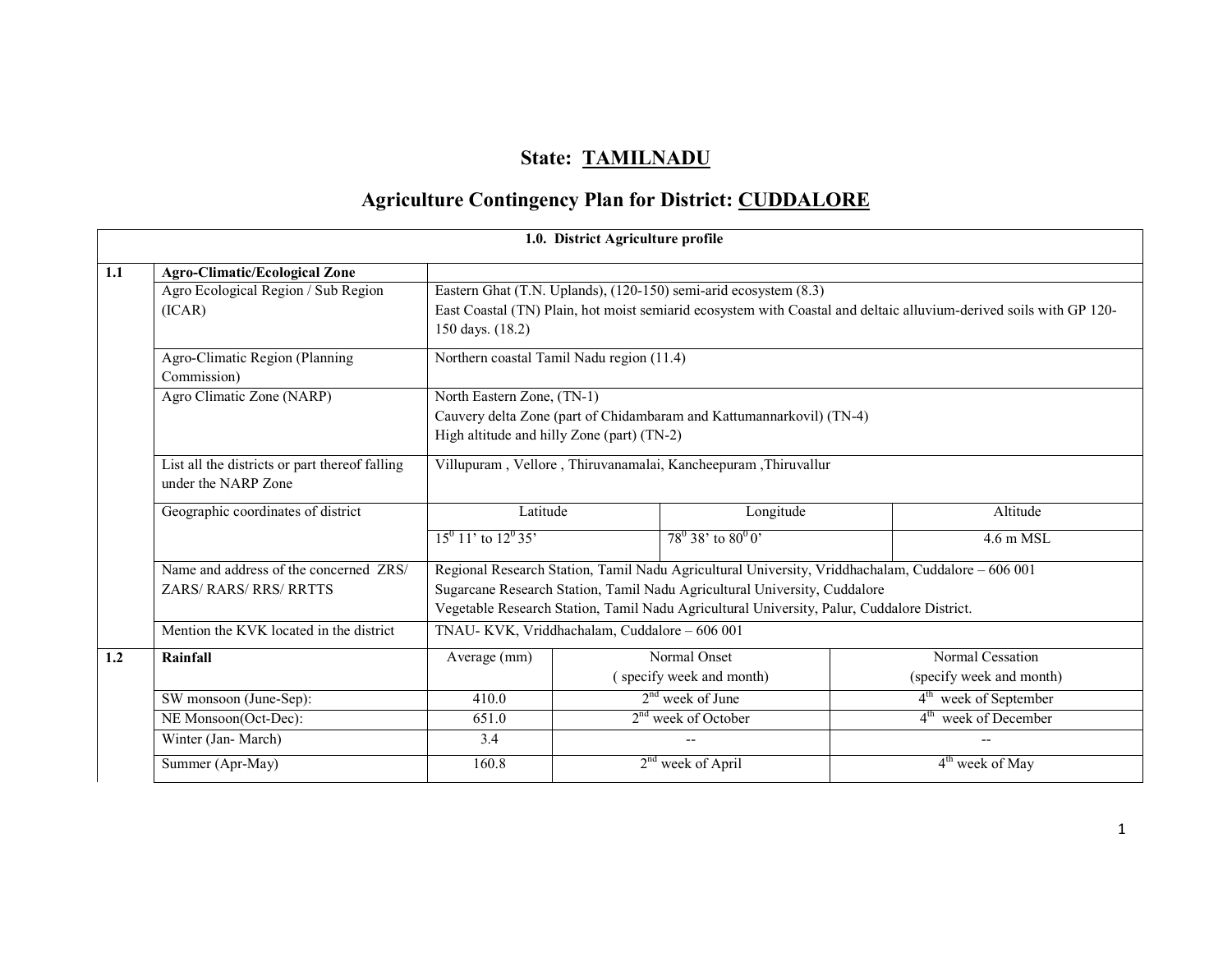| Annual<br>1440.4 |
|------------------|
|------------------|

| لي 1 | Land use                | Geographical area | Forest | Land under       | Permanent | Cultivable | Land under | Barren and   | Current | Other fallows |
|------|-------------------------|-------------------|--------|------------------|-----------|------------|------------|--------------|---------|---------------|
|      | pattern of the          |                   | area   | non-             | pastures  | wasteland  | Misc. tree | uncultivable | fallows |               |
|      | district (latest        |                   |        | agricultural use |           |            | crops and  | land         |         |               |
|      | statistics)             |                   |        |                  |           |            | groves     |              |         |               |
|      | Area $(000 \text{ ha})$ | 367.8             | . .4   | 58.6             | 0.6       | 6.0        |            | 14.6         | 40.0    | 15.0          |
|      |                         |                   |        |                  |           |            |            |              |         |               |

| 1.4 | <b>Major Soils</b>           | Area ('000 ha) | Percent (%) of total |
|-----|------------------------------|----------------|----------------------|
|     | Sandy loam                   | 91.7           | 24.9                 |
|     | Sandy                        | 32.0           | 8.7                  |
|     | Clay loam                    | 115.6          | 31.4                 |
|     | Sandy clay loam              | 128.6          | 35.0                 |
| 1.5 | <b>Agricultural land use</b> | Area ('000 ha) | Cropping intensity % |
|     | Net sown area                | 215.2          |                      |
|     | Area sown more than once     | 49.1           | 122.8                |
|     | Gross cropped area           | 264.4          |                      |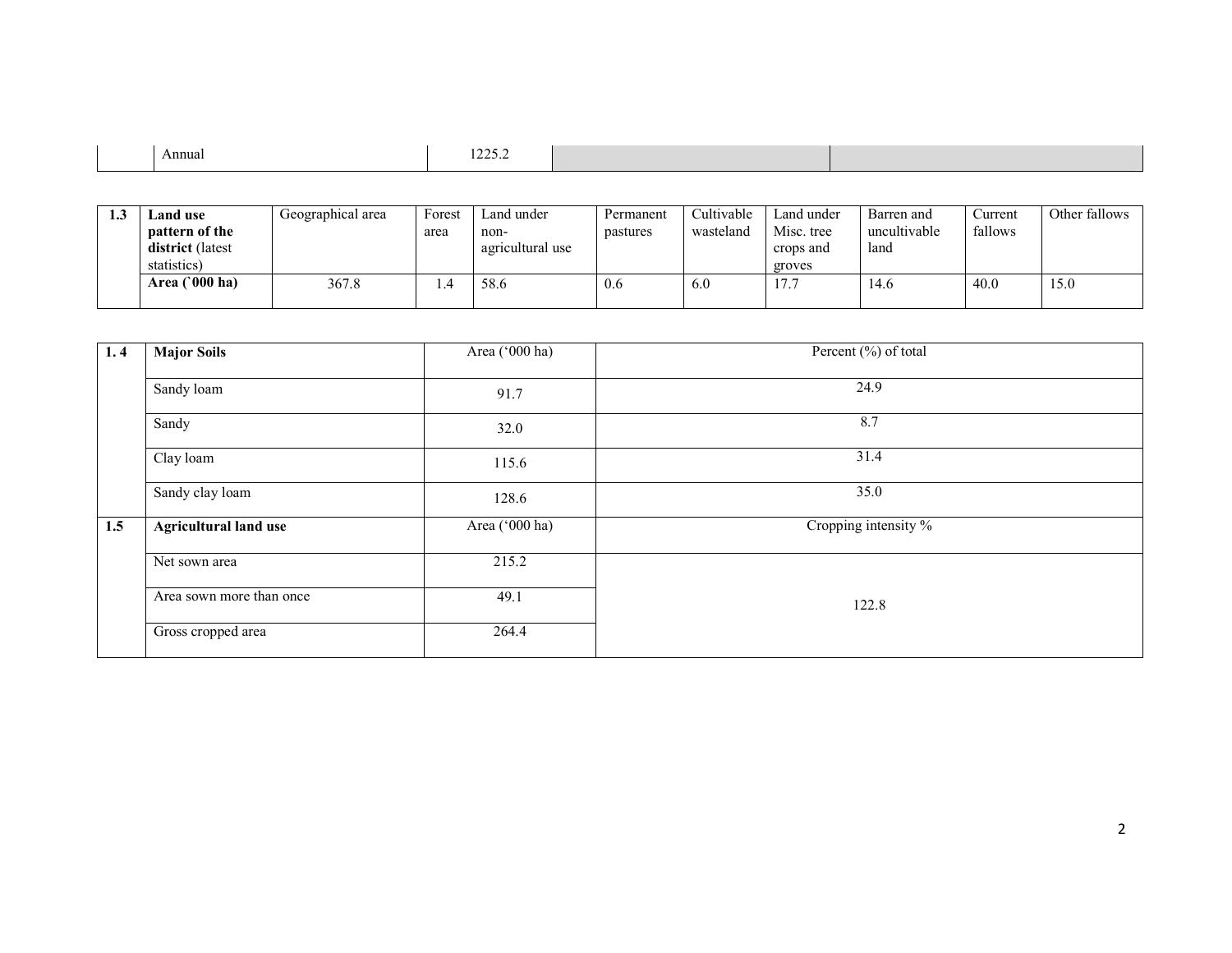| Irrigation                                                                                            | Area ('000 ha)           | Percent $(\% )$          |                                             |               |
|-------------------------------------------------------------------------------------------------------|--------------------------|--------------------------|---------------------------------------------|---------------|
| Net irrigated area                                                                                    | 150.6                    | 72.36                    |                                             |               |
| Gross irrigated area                                                                                  | 175.1                    | 63.44                    |                                             |               |
| Rainfed area                                                                                          | 64.6                     | 27.64                    |                                             |               |
| <b>Sources of Irrigation</b>                                                                          | Number                   | Area ('000 ha)           |                                             | $%$ area      |
| Canals                                                                                                | $\overline{270}$         |                          | 43.6                                        | 29.8          |
| Tanks                                                                                                 | 594                      |                          | 7.0                                         | 4.7           |
| Open wells                                                                                            | 11263                    |                          | 7.6                                         | 4.37          |
| Bore wells                                                                                            | 30687                    |                          | 85.1                                        | 58.0          |
| Lift irrigation                                                                                       | $\Delta$                 |                          | $\sim$                                      | $\sim$<br>0.7 |
| Other sources                                                                                         | 21                       |                          | 1.0                                         |               |
| Total                                                                                                 | 42835                    |                          | 142.6                                       | 100.0         |
| Pumpsets                                                                                              | $\blacksquare$           | $\blacksquare$           |                                             |               |
| Micro-irrigation                                                                                      | $\overline{\phantom{a}}$ |                          |                                             |               |
| Groundwater availability and use                                                                      | No. of blocks            | $%$ area                 | Quality of water                            |               |
| Over exploited                                                                                        | $\overline{\phantom{a}}$ | $\overline{\phantom{a}}$ | Presence of chemical constituents more than |               |
| Critical                                                                                              | $\blacksquare$           | $\sim$                   | permissible limit - EC, Cl, NO3 and F       |               |
| Semi-critical                                                                                         | $\overline{10}$          | 76.92                    |                                             |               |
| Safe                                                                                                  | $\overline{3}$           | 23.08                    | Type of water - CaCl, NaCl and Mixed type   |               |
| Wastewater availability and use                                                                       | Data not available       |                          |                                             |               |
| *over-exploited: groundwater utilization > 100%; critical: 90-100%; semi-critical: 70-90%; safe: <70% |                          |                          |                                             |               |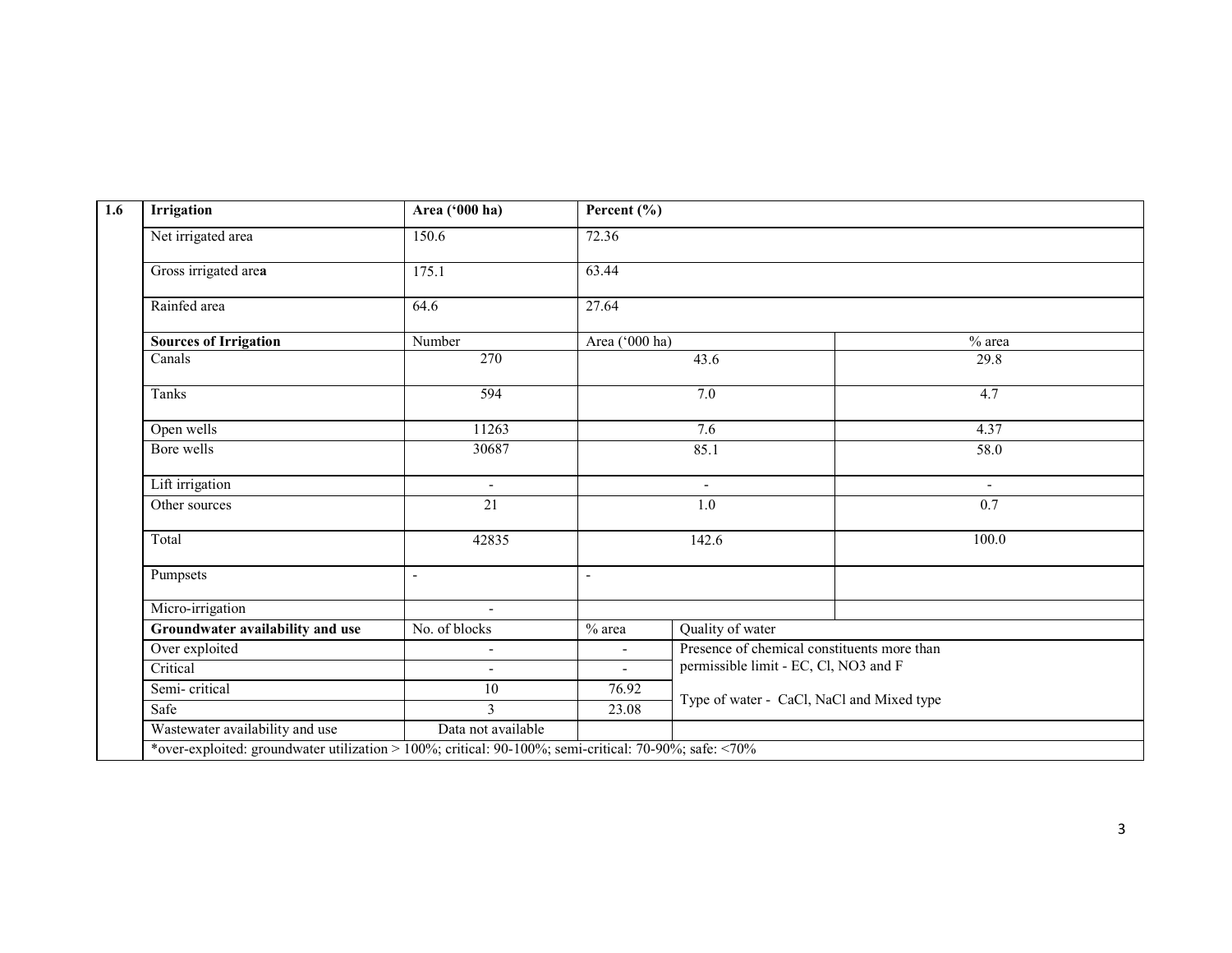# Area under major field crops & horticulture etc.

\*If break-up data (irrigated, rainfed) is not available, give total area

| 1.7 |                         |                                        |                   |                          | Area ('000 ha) |                          |               |                  |  |
|-----|-------------------------|----------------------------------------|-------------------|--------------------------|----------------|--------------------------|---------------|------------------|--|
|     |                         | <b>Major Field Crops</b><br>cultivated | Kharif            |                          |                | Rabi                     |               | Rainfed          |  |
|     |                         |                                        | <b>Irrigated</b>  | <b>Rainfed</b>           | Irrigated      | Rainfed                  | <b>Summer</b> | <b>Total</b>     |  |
|     |                         | Rice                                   | 102.8             | $\blacksquare$           |                | $\blacksquare$           |               | 102.8            |  |
|     | $\sqrt{2}$              | Sorghum/Cholam                         | $0.0\,$           | $\blacksquare$           |                | 1.1                      |               | 10.9             |  |
|     | $\overline{\mathbf{3}}$ | Maize                                  | 0.0               | $\overline{\phantom{a}}$ |                | 12.3                     |               | 12.3             |  |
|     | $\overline{4}$          | Blackgram                              | $\overline{1.7}$  | $\blacksquare$           |                | 46.3                     |               | 48.0             |  |
|     | $\sqrt{5}$              | Greengram                              | 0.7               | $\blacksquare$           |                | $\overline{3.5}$         |               | 4.2              |  |
|     | 6                       | Groundnut                              | 10.4              |                          |                | 5.9                      |               | 16.3             |  |
|     | $\overline{7}$          | Cotton                                 | 0.2               |                          |                | 2.0                      |               | $\overline{2.1}$ |  |
|     | $\,8\,$                 | Sugarcane                              | 38.4              |                          |                | $\overline{\phantom{a}}$ |               | 38.4             |  |
|     |                         | Horticulture crops<br>- Fruits         | <b>Total area</b> |                          |                | <b>Irrigated</b>         |               | Rainfed          |  |
|     |                         | Cashew nut                             | 36.9              |                          | 5.4            |                          | 31.5          |                  |  |
|     |                         | Horticultural crops<br>- Vegetables    | <b>Total area</b> |                          |                |                          |               |                  |  |
|     |                         | <b>Brinjal</b>                         | 0.3               |                          |                |                          |               |                  |  |
|     | $\sqrt{2}$              | Chillies                               | $\overline{0.2}$  |                          |                |                          |               |                  |  |
|     | $\mathfrak{Z}$          | Bhendi                                 | $\overline{0.1}$  |                          |                |                          |               |                  |  |
|     | $\overline{4}$          | Tapioca                                | 4.1               |                          |                |                          |               |                  |  |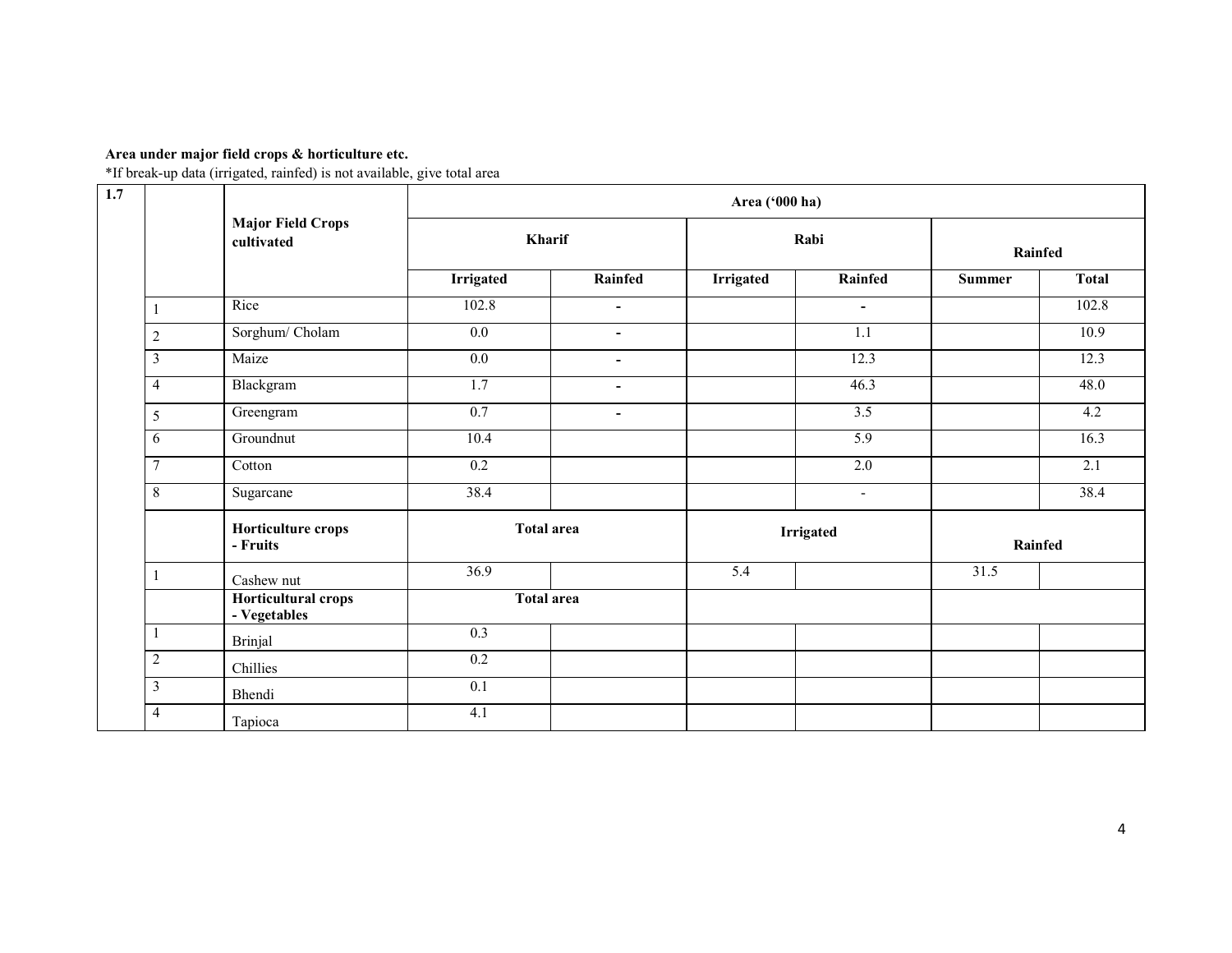| 1.8  | Livestock                                        |                        | <b>Male ('000)</b> |                    | Female ('000)                            |                                                        | <b>Total ('000)</b>                            |  |
|------|--------------------------------------------------|------------------------|--------------------|--------------------|------------------------------------------|--------------------------------------------------------|------------------------------------------------|--|
|      | Non descriptive Cattle (local low yielding)      |                        | 19.2               |                    | 72.0                                     |                                                        | 91.2                                           |  |
|      | Crossbred cattle                                 |                        | 55.9               |                    | 190.4                                    |                                                        | 246.4                                          |  |
|      | Non descriptive Buffaloes (local low yielding)   |                        | $\blacksquare$     |                    | $\overline{\phantom{a}}$                 |                                                        | 19.7                                           |  |
|      | <b>Graded Buffaloes</b>                          |                        |                    |                    |                                          |                                                        |                                                |  |
|      | Goat                                             |                        |                    |                    |                                          |                                                        | 241.3                                          |  |
|      | Sheep                                            |                        |                    |                    |                                          |                                                        | 47.2                                           |  |
|      | Others (Camel, Pig, Yak etc.)                    |                        |                    |                    |                                          |                                                        | 25.14                                          |  |
|      | Commercial dairy farms (Number)                  |                        |                    |                    |                                          |                                                        |                                                |  |
| 1.9  | <b>Poultry</b>                                   | No. of farms           |                    |                    | Total No. of birds ('000)                |                                                        |                                                |  |
|      | Commercial                                       |                        | 92                 |                    | 136.9                                    |                                                        |                                                |  |
|      | Backyard                                         |                        | $-$                |                    |                                          | $\overline{\phantom{a}}$                               |                                                |  |
| 1.10 | Fisheries (Data source: Chief Planning Officer)  |                        |                    |                    |                                          |                                                        |                                                |  |
|      | A. Capture                                       |                        |                    |                    |                                          |                                                        |                                                |  |
|      | i) Marine (Data Source: Fisheries<br>Department) | No. of fishermen       | <b>Boats</b>       |                    |                                          | <b>Nets</b>                                            | <b>Storage facilities (Ice plants</b><br>etc.) |  |
|      |                                                  |                        | Mechanized         | Non-<br>mechanized | Mechanized<br>(Trawl nets,<br>Gill nets) | Non-mechanized<br>(Shore Seines,<br>Stake & trap nets) |                                                |  |
|      |                                                  | 3950                   | 248                | 762                | 248                                      | 290                                                    |                                                |  |
|      | ii) Inland (Data Source: Fisheries               | No. Farmer owned ponds |                    |                    | <b>No. of Reservoirs</b>                 |                                                        | No. of village tanks                           |  |
|      | Department)                                      |                        |                    |                    |                                          |                                                        |                                                |  |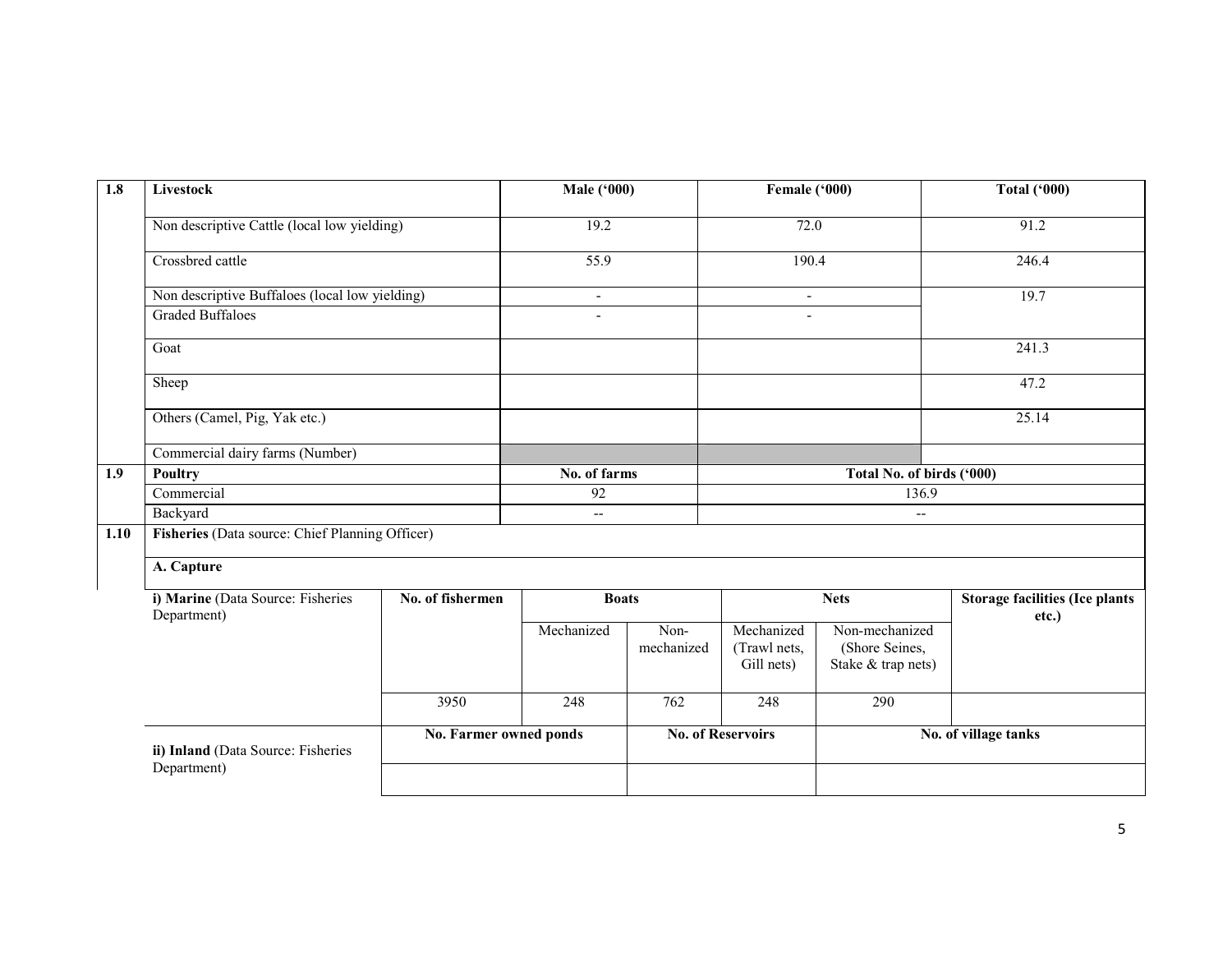| <b>B.</b> Culture                                                       |                        |              |                               |  |  |  |  |  |  |  |
|-------------------------------------------------------------------------|------------------------|--------------|-------------------------------|--|--|--|--|--|--|--|
|                                                                         | Water Spread Area (ha) | Yield (t/ha) | <b>Production ('000 tons)</b> |  |  |  |  |  |  |  |
| i) Brackish water (Data Source: MPEDA/<br><b>Fisheries Department</b> ) |                        |              |                               |  |  |  |  |  |  |  |
| ii) Fresh water (Data Source: Fisheries<br>Department)                  |                        |              |                               |  |  |  |  |  |  |  |
| <b>Others</b>                                                           |                        |              |                               |  |  |  |  |  |  |  |

|                                                                                                         | Major<br>reservoir | <b>Intensive</b><br>inland<br>fish<br>culture $\&$<br>marketing | <b>FFDA</b><br><b>Tanks</b> | <b>Major</b> irrigation<br>tanks (perennial<br>& long seasonal) | Seasonal<br>tanks &<br>other ponds | <b>Derelict</b><br>water | Aquaculture<br>farms | <b>Estuaries &amp;</b><br><b>Backwaters</b> | <b>Total</b> |
|---------------------------------------------------------------------------------------------------------|--------------------|-----------------------------------------------------------------|-----------------------------|-----------------------------------------------------------------|------------------------------------|--------------------------|----------------------|---------------------------------------------|--------------|
| <b>Estimation of Inland Fish</b><br><b>Production (Cuddalore)</b><br>(Quantity in tonnes) 2008-<br>2009 | 0.7                | 66.9                                                            | 64.2                        | 6519.2                                                          | 6328.0                             | 217.8                    | 1011.8               | 1310.4                                      | 15519.2      |

|                                    | <b>Reservoir</b> | <b>Intensive Inland</b> | <b>FFDA Tanks</b> | <b>Short</b> | <b>Derelict water</b> | <b>Aquaculture farm</b> | <b>Estuaries &amp;</b> |
|------------------------------------|------------------|-------------------------|-------------------|--------------|-----------------------|-------------------------|------------------------|
|                                    |                  | <b>Fish Culture in</b>  |                   | seasonal     |                       |                         | <b>backwaters</b>      |
|                                    |                  | major irrigation        |                   | tanks &      |                       |                         |                        |
|                                    |                  | & seasonal tanks        |                   | ponds        |                       |                         |                        |
|                                    |                  |                         |                   |              |                       |                         |                        |
| <b>Inland Fisheries Culturable</b> | $- -$            | 5986                    | 312               | 12568        | 1000                  | 477                     | 8100                   |
| Water Resources (Area in           |                  |                         |                   |              |                       |                         |                        |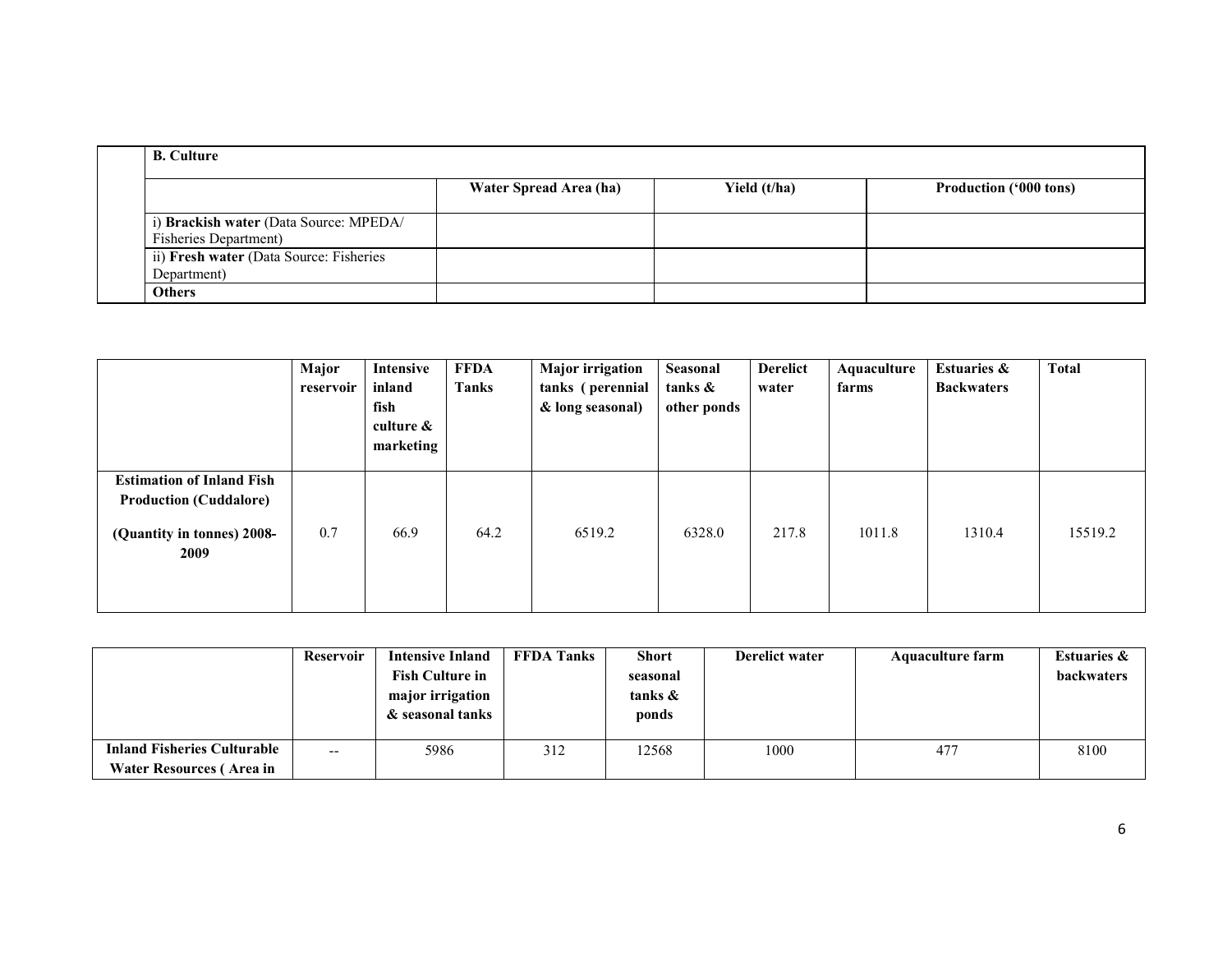| hectares) 2008-2009 |  |  |  |  |
|---------------------|--|--|--|--|
|                     |  |  |  |  |
|                     |  |  |  |  |

|                                                                                       | Mechanised | Motorised | Non mechanised | <b>Shore Seine</b> | <b>Total</b> |
|---------------------------------------------------------------------------------------|------------|-----------|----------------|--------------------|--------------|
| <b>Marine Fish Production- Craft wise (</b><br><b>Quantity in tones in Cuddalore)</b> |            |           |                |                    |              |
| 2008-2009                                                                             | 15359.0    | 2555.3    | 5459.0         | 293.8              | 23667.1      |
|                                                                                       |            |           |                |                    |              |

|                                                                 | <b>Number of fishing villages</b> | <b>No. of Fish Landing Centres</b> |              |              |  |  |
|-----------------------------------------------------------------|-----------------------------------|------------------------------------|--------------|--------------|--|--|
|                                                                 |                                   | Major                              | <b>Minor</b> | <b>Total</b> |  |  |
| Marine Fishing villages & Landing<br><b>Centres (Cuddalore)</b> | 49                                |                                    | 26           | 28           |  |  |

|                       | Number of crafts      |         |      |                                            |      |                       |      |         |
|-----------------------|-----------------------|---------|------|--------------------------------------------|------|-----------------------|------|---------|
| <b>Mechanis</b><br>ed | <b>Wooden Vallams</b> |         |      | <b>FRP</b> Vallams<br>Wooden<br>Catamarans |      | <b>FRP Catamarans</b> |      |         |
|                       | With engine           | Without | With | Without                                    | With | Without               | With | Without |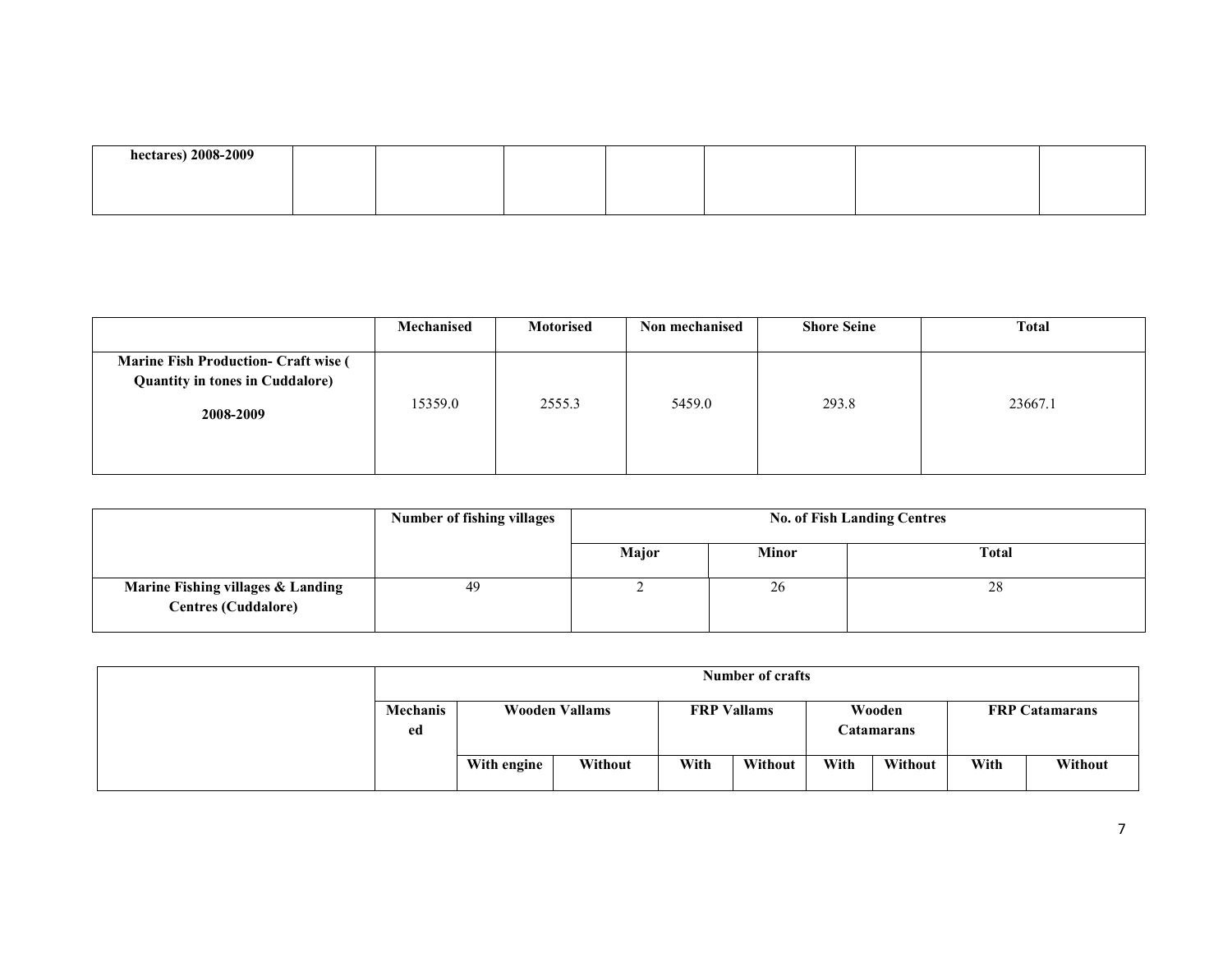|                                                                          |     | engine | engine       | engine | engine | engine | engine | engine |
|--------------------------------------------------------------------------|-----|--------|--------------|--------|--------|--------|--------|--------|
| Details of fishing crafts-mechanized<br>fishing boats and country crafts | 642 |        | 111<br>111 L |        |        | 5538   |        |        |

| 1.11 | <b>Production and</b>                                                     |                          | Kharif                   |                          | Rabi                     | <b>Summer</b>            |                          | <b>Total</b>          |                      |
|------|---------------------------------------------------------------------------|--------------------------|--------------------------|--------------------------|--------------------------|--------------------------|--------------------------|-----------------------|----------------------|
|      | Productivity of major crops<br>(Average of last 3 years:<br>2006, 07, 08) | Production<br>(1000 t)   | Productivity<br>(kg/ha)  | Production<br>(000 t)    | Productivity<br>(kg/ha)  | Production<br>(000 t)    | Productivity<br>(kg/ha)  | Production<br>(000 t) | Productivity (kg/ha) |
|      | <b>Cereals and millets</b>                                                |                          |                          |                          |                          |                          |                          |                       |                      |
|      | Rice                                                                      | $\overline{\phantom{a}}$ | $\sim$                   | $\blacksquare$           | $\blacksquare$           | $\sim$                   | $\sim$                   | 543.2                 | 4915                 |
|      | Sorghum                                                                   | $\blacksquare$           | $\blacksquare$           | $\blacksquare$           | $\overline{\phantom{a}}$ | $\sim$                   | $\blacksquare$           | 0.8                   | 382                  |
|      | Maize                                                                     | $\overline{\phantom{a}}$ | $\overline{\phantom{a}}$ | $\overline{\phantom{a}}$ | $\overline{\phantom{a}}$ | $\blacksquare$           | $\blacksquare$           | 4.2                   | 2352                 |
|      | <b>Pulses</b>                                                             |                          |                          |                          |                          |                          |                          |                       |                      |
|      | Blackgram                                                                 | $\blacksquare$           | $\overline{\phantom{a}}$ | $\overline{\phantom{a}}$ | $\overline{\phantom{a}}$ | $\blacksquare$           | $\overline{\phantom{a}}$ | 15.9                  | 378                  |
|      | Greengram                                                                 | $\blacksquare$           | $\overline{\phantom{a}}$ | $\overline{\phantom{a}}$ | $\blacksquare$           | $\blacksquare$           | $\blacksquare$           | 1.4                   | 319                  |
|      | <b>Oilseeds</b>                                                           |                          |                          |                          |                          |                          |                          |                       |                      |
|      | Groundnut                                                                 | $\overline{\phantom{a}}$ | $\overline{\phantom{a}}$ | $\overline{\phantom{a}}$ | $\overline{\phantom{a}}$ | $\overline{\phantom{a}}$ | $\blacksquare$           | 90.3                  | 2592                 |
|      | Cash crops                                                                |                          |                          |                          |                          |                          |                          |                       |                      |
|      | Cotton                                                                    | $\overline{\phantom{a}}$ | $\blacksquare$           | $\overline{\phantom{a}}$ | $\blacksquare$           | $\overline{\phantom{a}}$ | $\blacksquare$           | 0.4                   | 305                  |
|      | Sugarcane                                                                 | $\blacksquare$           | $\overline{\phantom{a}}$ | $\overline{\phantom{a}}$ | $\overline{\phantom{a}}$ | $\overline{\phantom{a}}$ | $\blacksquare$           | 4586.2                | 32000                |
|      | Horticultural crops                                                       |                          |                          |                          |                          |                          |                          |                       |                      |
|      | Cashew nut                                                                | $\overline{\phantom{a}}$ | $\overline{\phantom{a}}$ | $\overline{\phantom{a}}$ | $\overline{\phantom{a}}$ | $\sim$                   | $\blacksquare$           | 22.2                  | 780                  |
|      | <b>Vegetables</b>                                                         |                          |                          |                          |                          |                          |                          |                       |                      |
|      | <b>Brinjal</b>                                                            | $\overline{\phantom{a}}$ | $\overline{\phantom{a}}$ | $\overline{\phantom{a}}$ | $\overline{\phantom{a}}$ | $\overline{\phantom{a}}$ | $\overline{\phantom{a}}$ | 3.3                   | 11180                |
|      | Chillies                                                                  | $\overline{\phantom{a}}$ | $\overline{\phantom{a}}$ | $\overline{\phantom{a}}$ | $\blacksquare$           | $\overline{\phantom{a}}$ | $\overline{\phantom{a}}$ | 0.1                   | 530                  |
|      | Bhendi                                                                    | $\overline{\phantom{a}}$ | $\overline{\phantom{a}}$ | $\overline{\phantom{a}}$ | $\overline{\phantom{a}}$ | $\overline{\phantom{a}}$ | $\overline{\phantom{a}}$ | 0.6                   | 7000                 |
|      | Tapioca                                                                   | $\overline{\phantom{a}}$ | $\overline{\phantom{a}}$ | $\overline{\phantom{a}}$ | $\overline{\phantom{a}}$ | $\overline{\phantom{a}}$ | $\overline{\phantom{a}}$ | 177.6                 | 34360                |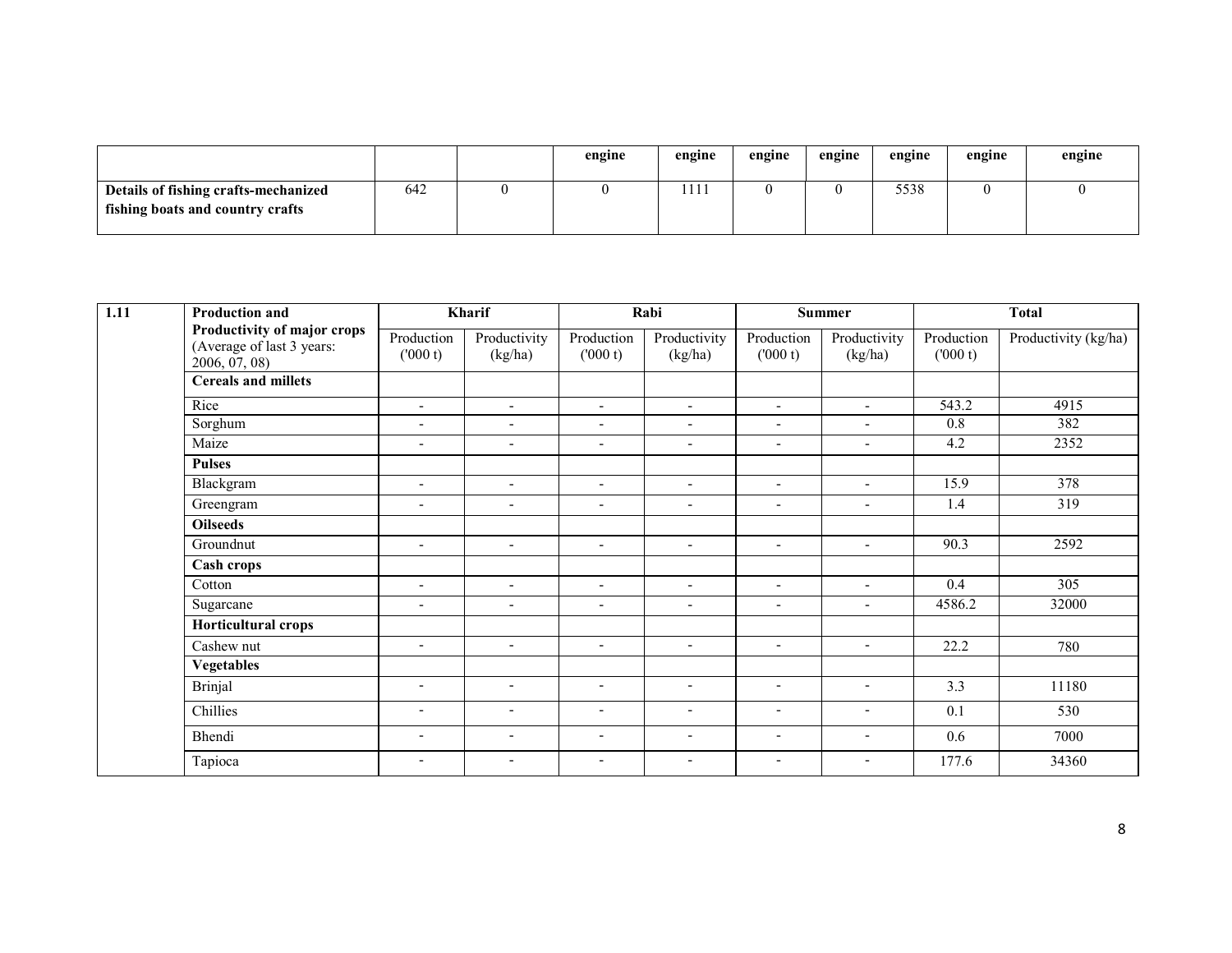| 1.12 | Sowing window for 5 major<br>crops (start and end of sowing<br>period) | Groundnut           | Cotton              | maize               | Sesame           | Sugarcane |
|------|------------------------------------------------------------------------|---------------------|---------------------|---------------------|------------------|-----------|
|      | Kharif-Rainfed                                                         | $June - July$       |                     |                     |                  |           |
|      | Kharif-Irrigated                                                       | $June - July$       |                     |                     |                  |           |
|      | Rabi-Rainfed                                                           | October - September | October - September | October - September |                  |           |
|      | Rabi-Irrigated                                                         |                     |                     |                     | February - March | January-  |
|      |                                                                        |                     |                     |                     |                  | February  |

| 1.13 | What is the major contingency the district is<br>prone to? (Tick mark and mention years if<br>known during the last 10 year period)             | Regular | <b>Occasional</b> | <b>None</b> |
|------|-------------------------------------------------------------------------------------------------------------------------------------------------|---------|-------------------|-------------|
|      | Drought                                                                                                                                         |         |                   |             |
|      | Flood                                                                                                                                           |         |                   |             |
|      | Cyclone                                                                                                                                         |         |                   |             |
|      | Hail storm                                                                                                                                      |         |                   |             |
|      | Heat wave                                                                                                                                       |         |                   |             |
|      | Cold wave                                                                                                                                       |         |                   |             |
|      | Frost                                                                                                                                           |         |                   |             |
|      | Sea water inundation                                                                                                                            |         |                   |             |
|      | Pests and diseases (specify)                                                                                                                    |         |                   |             |
|      | Sheath blight, sheath rot and stem borer at<br>Karunkuzhi and Kollakudi villages of Kurunjipadi<br>block in Cuddalore District during Rabi 2010 |         |                   |             |

| 1.14 | Include Digital maps of the district | Location map of district within State as Annexure I | Enclosed: Yes |
|------|--------------------------------------|-----------------------------------------------------|---------------|
|      | for                                  |                                                     |               |
|      |                                      | Mean annual rainfall as Annexure 2                  | Enclosed: Yes |
|      |                                      | Soil map as Annexure 3                              | Enclosed: Yes |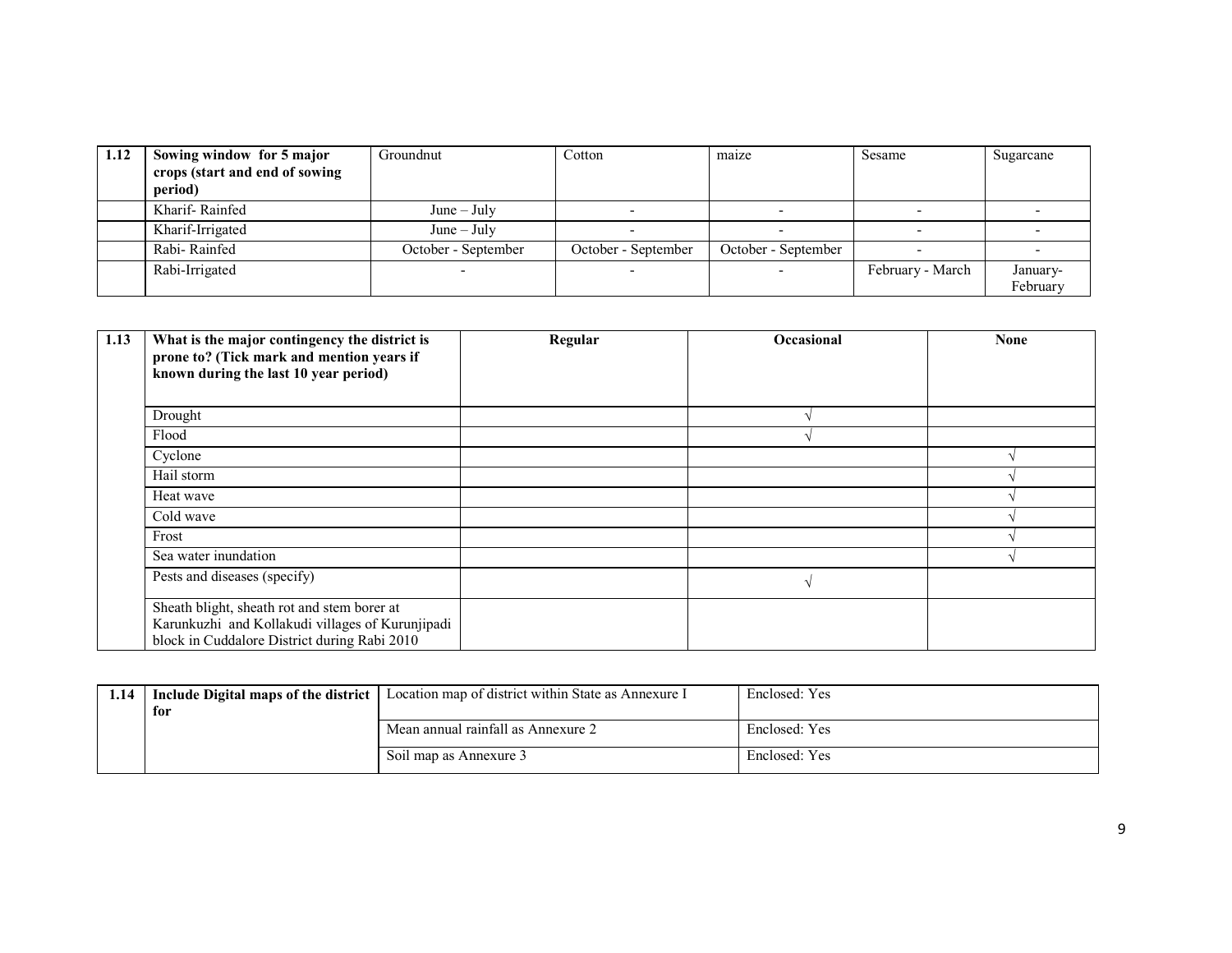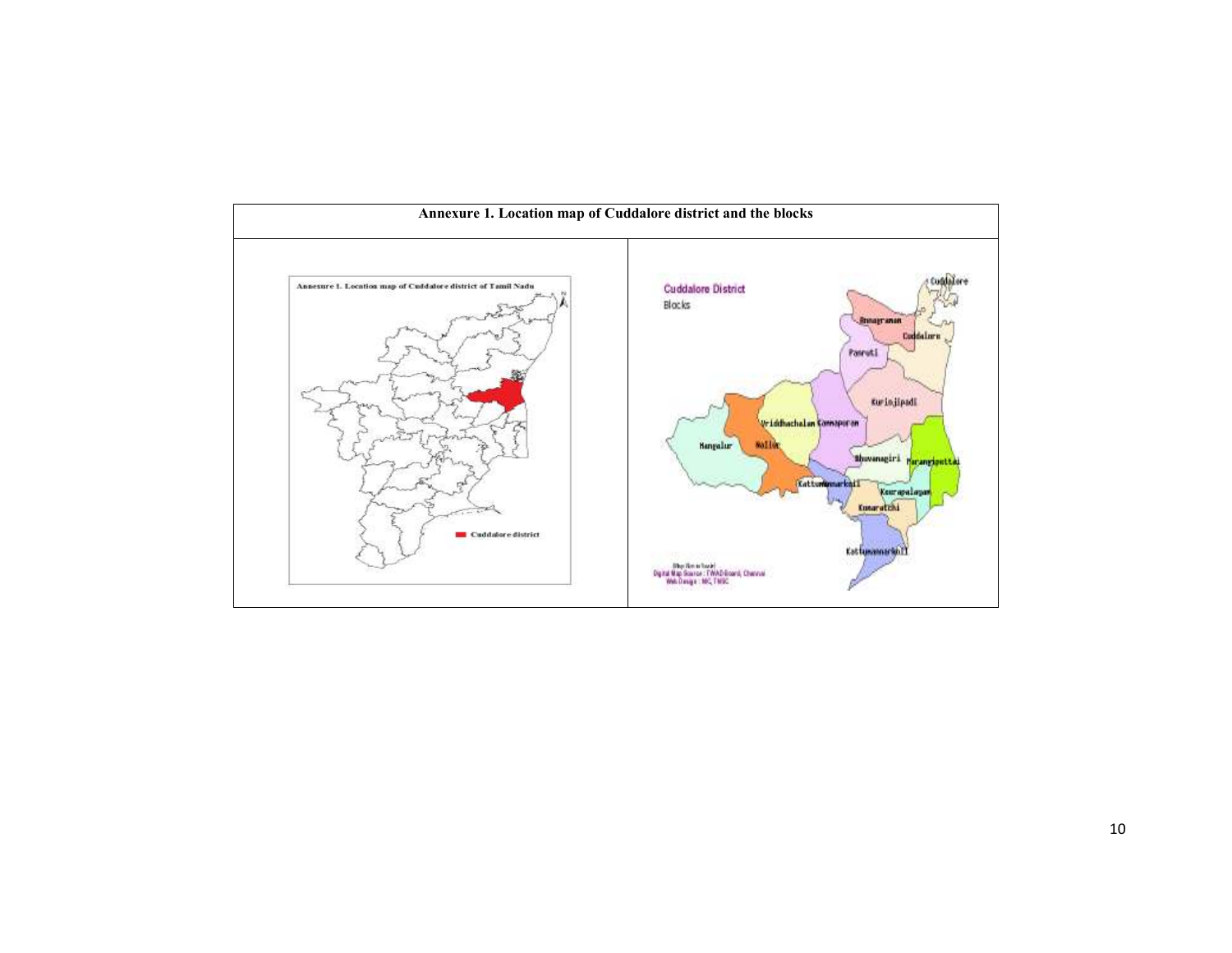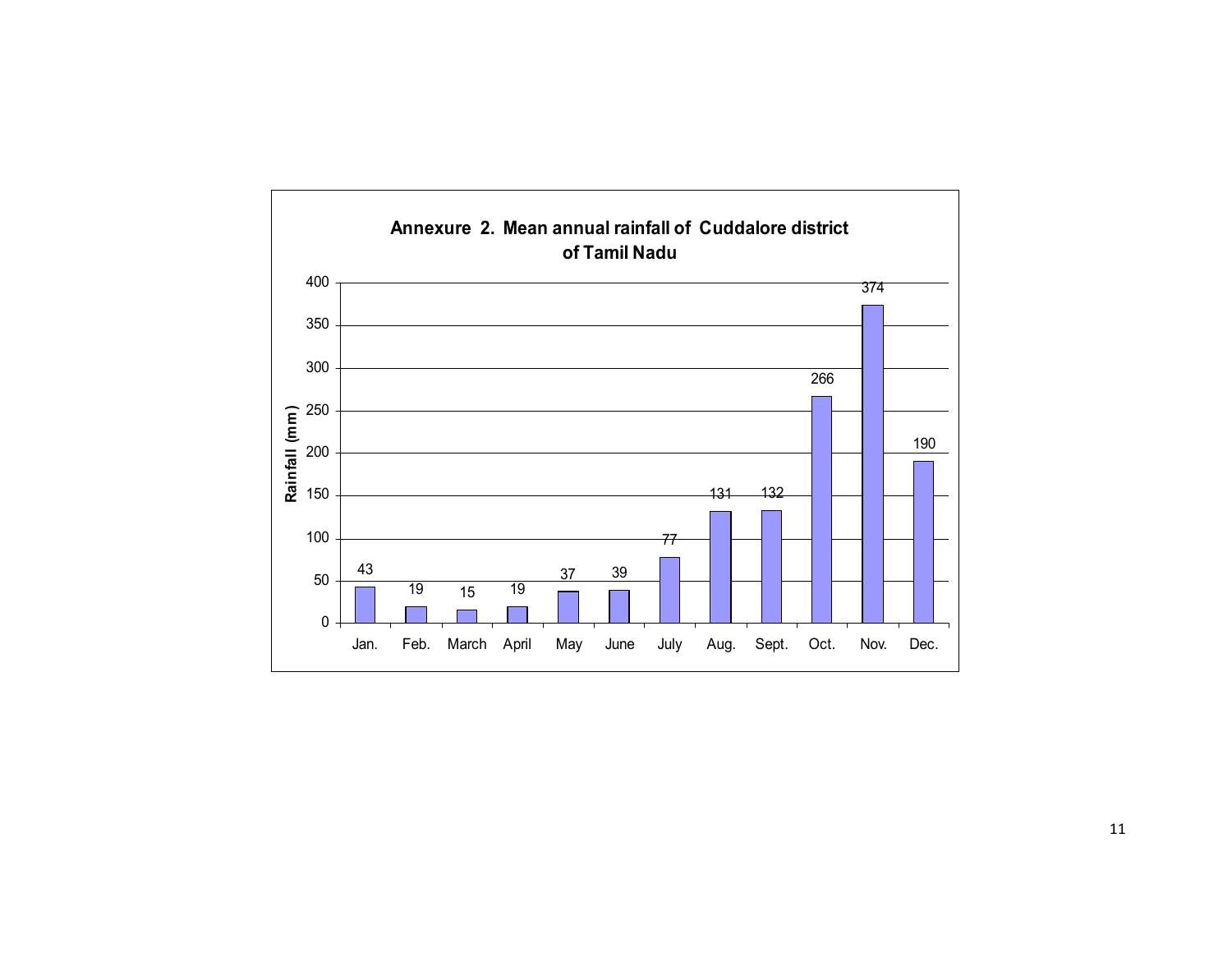#### Annexure 3. Soil map of Cuddalore district

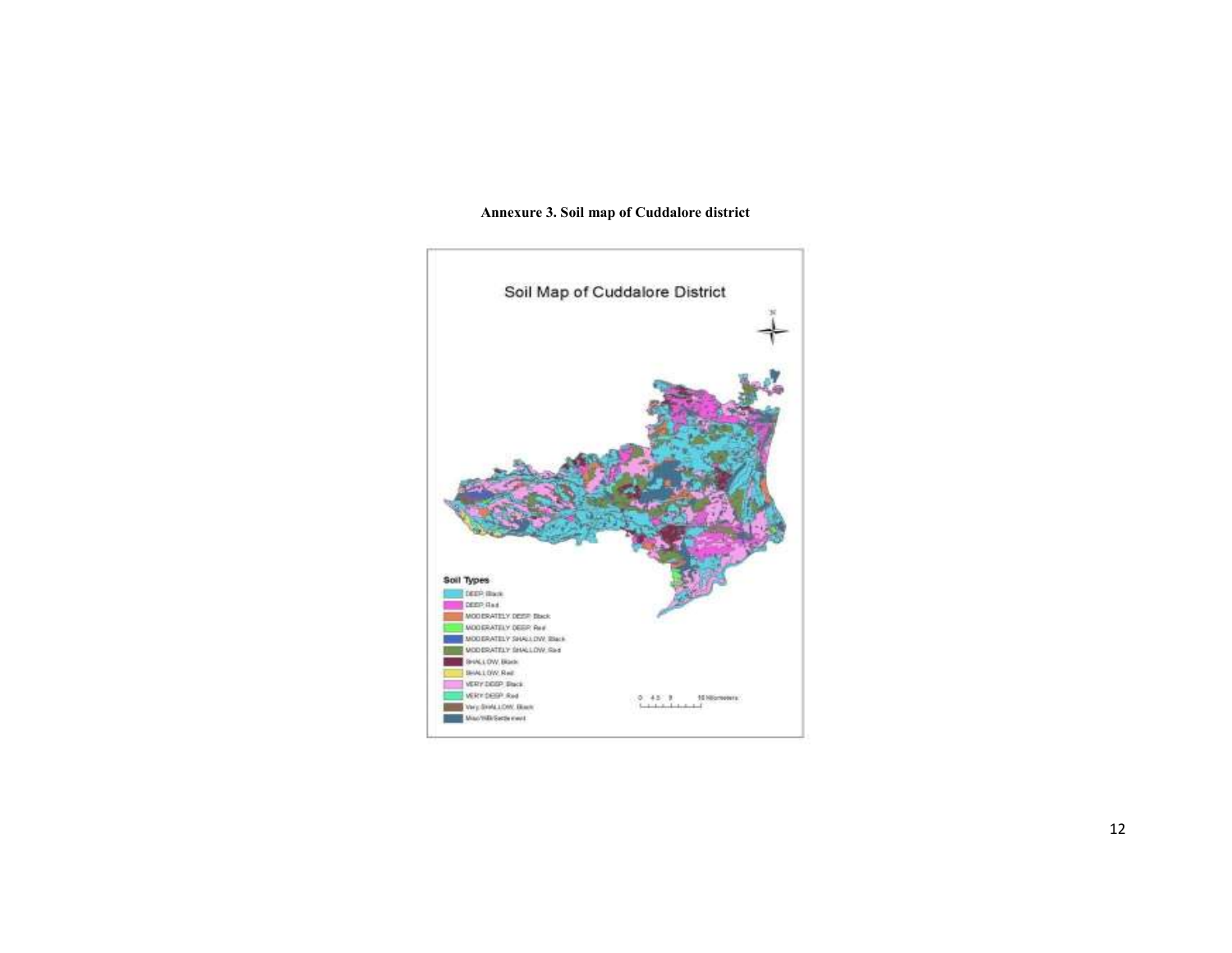# 2.0 Strategies for weather related contingencies

- 2.1 Drought
- 2.1.1 Rainfed situation

| <b>Condition</b>                                                      |                                   | Kharif season                                          |                                                                  | <b>Suggested Contingency measures</b>                   |                                                             |
|-----------------------------------------------------------------------|-----------------------------------|--------------------------------------------------------|------------------------------------------------------------------|---------------------------------------------------------|-------------------------------------------------------------|
| <b>Early season</b><br>drought (delayed<br>onset)                     | <b>Major Farming</b><br>situation | <b>Normal Crop/cropping system</b>                     | Change in crop/cropping<br>system                                | Agronomic<br>measures                                   | <b>Remarks</b> on<br>Implementation                         |
| Delay by 2 weeks<br>(Specify month)<br>June $4^{\text{th}}$ week      | Laterite and<br>black soils       | Maize/pearl millet (Jun.-Sep)<br>Groundnut (June-Sep.) |                                                                  |                                                         | Linkage with NFSM<br>for supply of seeds<br>for pulse crops |
| Delay by 4 weeks<br>(Specify month)<br>July 1st week                  | Laterite and<br>black soils       | Maize/Pearl Millet (Jun.-Sep)                          | Pearl millet<br>Short duration variety like<br>COCU <sub>9</sub> | Seed pelleting<br>Conserve soil<br>moisture by mulching |                                                             |
|                                                                       |                                   | Groundnut (June-Sep.)                                  | Groundnut<br>Short duration variety like<br><b>VRI 3, TMV 7</b>  | Apply 0.5 % KCl<br>spray at vegetative<br>stage         |                                                             |
| Delay by 6<br>weeks (Specify<br>month)<br>July $4^{\text{th}}$ week   | Laterite and<br>black soils       | Maize/pearl millet (Jun.-Sep)<br>Groundnut (June-Sep.) | Varagu/samai<br>Fodder Sorghum / Pulses-<br>Cowpea, Horsegram    | Open furrow<br>Apply 2 % DAP for<br>cowpea              |                                                             |
| Delay by 8<br>weeks (Specify<br>month) August 2 <sup>nd</sup><br>week | Laterite and<br>black soils       | Maize/pearl millet (Jun.-Sep)<br>Groundnut (June-Sep.) | As above                                                         |                                                         |                                                             |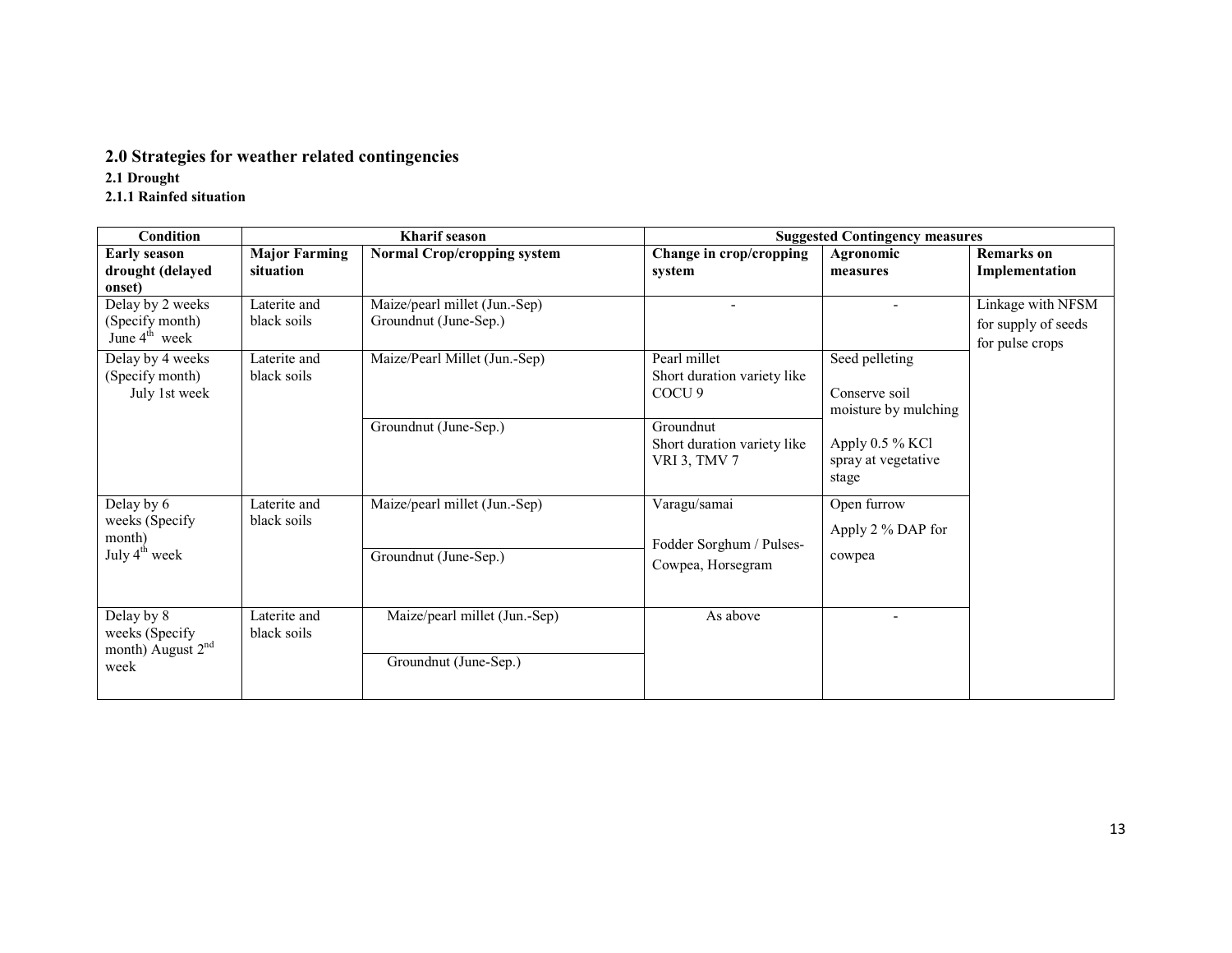| <b>Condition</b>                                                 |                                   | <b>Rabi Season</b>                                   | <b>Suggested Contingency measures</b>     |                                                                           |                                                     |  |  |
|------------------------------------------------------------------|-----------------------------------|------------------------------------------------------|-------------------------------------------|---------------------------------------------------------------------------|-----------------------------------------------------|--|--|
| <b>Early season</b><br>drought of NE<br>monsoon                  | <b>Major Farming</b><br>situation | <b>Normal Crop/cropping system</b>                   | Change in crop/cropping<br>system         | <b>Agronomic measures</b>                                                 | <b>Remarks</b> on<br>Implementation                 |  |  |
| Delay by 2 weeks<br>(Specify month)<br>Oct $3rd$ week            | Laterite and black<br>soils       | Groundnut (Oct-Feb)<br>Pulses / Gingelly (Oct.-Jan.) | No Change                                 |                                                                           | Linkage with NFSM<br>and RKVY for seed<br>supply of |  |  |
|                                                                  |                                   |                                                      |                                           |                                                                           | contingency crops -<br>Millets/Fodder               |  |  |
| Delay by 4 weeks<br>(Specify month)<br>November 1st week         | Laterite and black<br>soils       | Groundnut (Oct-Feb)                                  | Sunflower<br>Kodomillet<br>Fodder Sorghum | Seed<br>hardening<br>techniques<br>0.5 % KCl spray at<br>vegetative stage | sorghum                                             |  |  |
|                                                                  |                                   | Gingelly (Oct.-Jan.)                                 |                                           |                                                                           |                                                     |  |  |
| Delay by 6<br>weeks (Specify<br>month)<br>November<br>$3rd$ week | Laterite and black<br>soils       | Groundnut (Oct-Feb)                                  | Small millets, Kodomillet<br>Dewgram      | Conserve soil moisture<br>by mulching<br>hardening<br>Seed<br>techniques  |                                                     |  |  |
|                                                                  |                                   | Gingelly (Oct.-Jan.)                                 |                                           | 0.5 % KCl spray at<br>vegetative stage                                    |                                                     |  |  |
| Delay by 8<br>weeks (Specify<br>month) December                  | Laterite and black<br>soils       | Groundnut (Oct-Feb)                                  | Fallow                                    |                                                                           |                                                     |  |  |
| 1 st week                                                        |                                   | Gingelly (Oct.-Jan.)                                 |                                           |                                                                           |                                                     |  |  |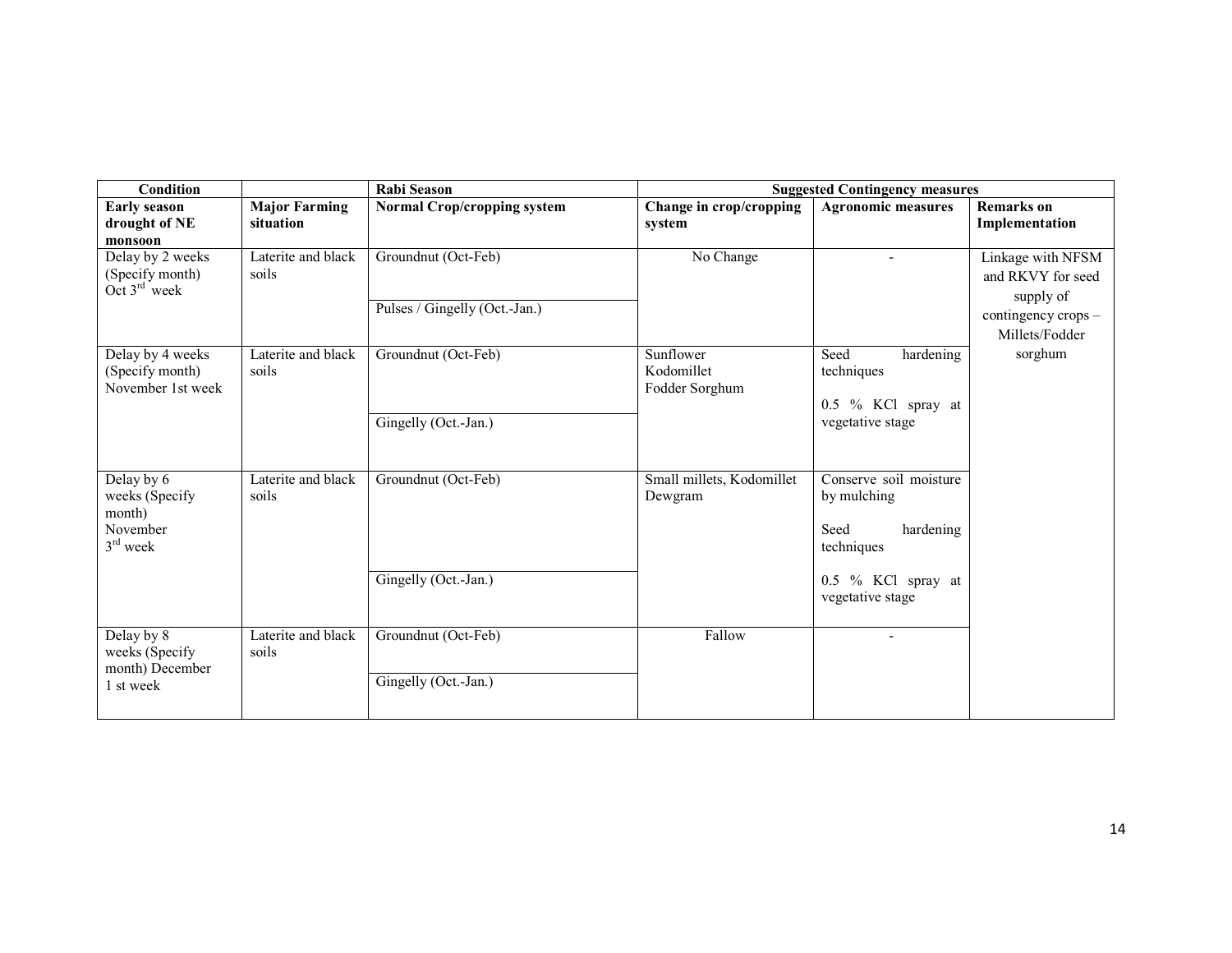| <b>Condition</b>     |                      |                              | <b>Suggested Contingency measures</b> |                        |                   |  |  |
|----------------------|----------------------|------------------------------|---------------------------------------|------------------------|-------------------|--|--|
| <b>Early season</b>  | <b>Major Farming</b> | Crop/cropping system         | Crop management                       | Soil management        | <b>Remarks</b> on |  |  |
| drought (Normal      | situation            |                              |                                       |                        | Implementation    |  |  |
| onset, followed by   | Laterite and black   | Maize/Pearl Millet (Jun-Sep) | Supplementary irrigation,             | Intercultivation       |                   |  |  |
| 15-20 days dry spell | soils                |                              | if available                          |                        |                   |  |  |
| after sowing leading |                      |                              |                                       | Make conservation      |                   |  |  |
| to poor              |                      | Groundnut (June - Sep.)      |                                       | furrow at 8m interval  |                   |  |  |
| germination/crop     |                      |                              |                                       |                        |                   |  |  |
| stand etc.)          |                      |                              |                                       | Mulching with saw dust |                   |  |  |
|                      |                      |                              |                                       |                        |                   |  |  |
|                      |                      |                              |                                       |                        |                   |  |  |

| Condition          |                      |                               | <b>Suggested Contingency measures</b> |                 |                   |  |  |
|--------------------|----------------------|-------------------------------|---------------------------------------|-----------------|-------------------|--|--|
| Mid season drought | <b>Major Farming</b> | Crop/cropping system          | Crop management                       | Soil management | <b>Remarks</b> on |  |  |
| (long dry spell)   | situation            |                               |                                       |                 | Implementation    |  |  |
| At reproductive    | Laterite and black   | Maize/pearl millet (Jun.-Sep) | Maintain low plant                    |                 |                   |  |  |
| stage              | soils                |                               | population                            |                 |                   |  |  |
|                    |                      | Groundnut (June-Sep.)         |                                       |                 |                   |  |  |

| Condition               |                                   |                      | <b>Suggested Contingency measures</b> |                    |                              |  |  |
|-------------------------|-----------------------------------|----------------------|---------------------------------------|--------------------|------------------------------|--|--|
| <b>Terminal drought</b> | <b>Major Farming</b><br>situation | Crop/cropping system | Crop management                       | Rabi Crop planning | Remarks on<br>Implementation |  |  |
|                         | INA                               |                      |                                       |                    |                              |  |  |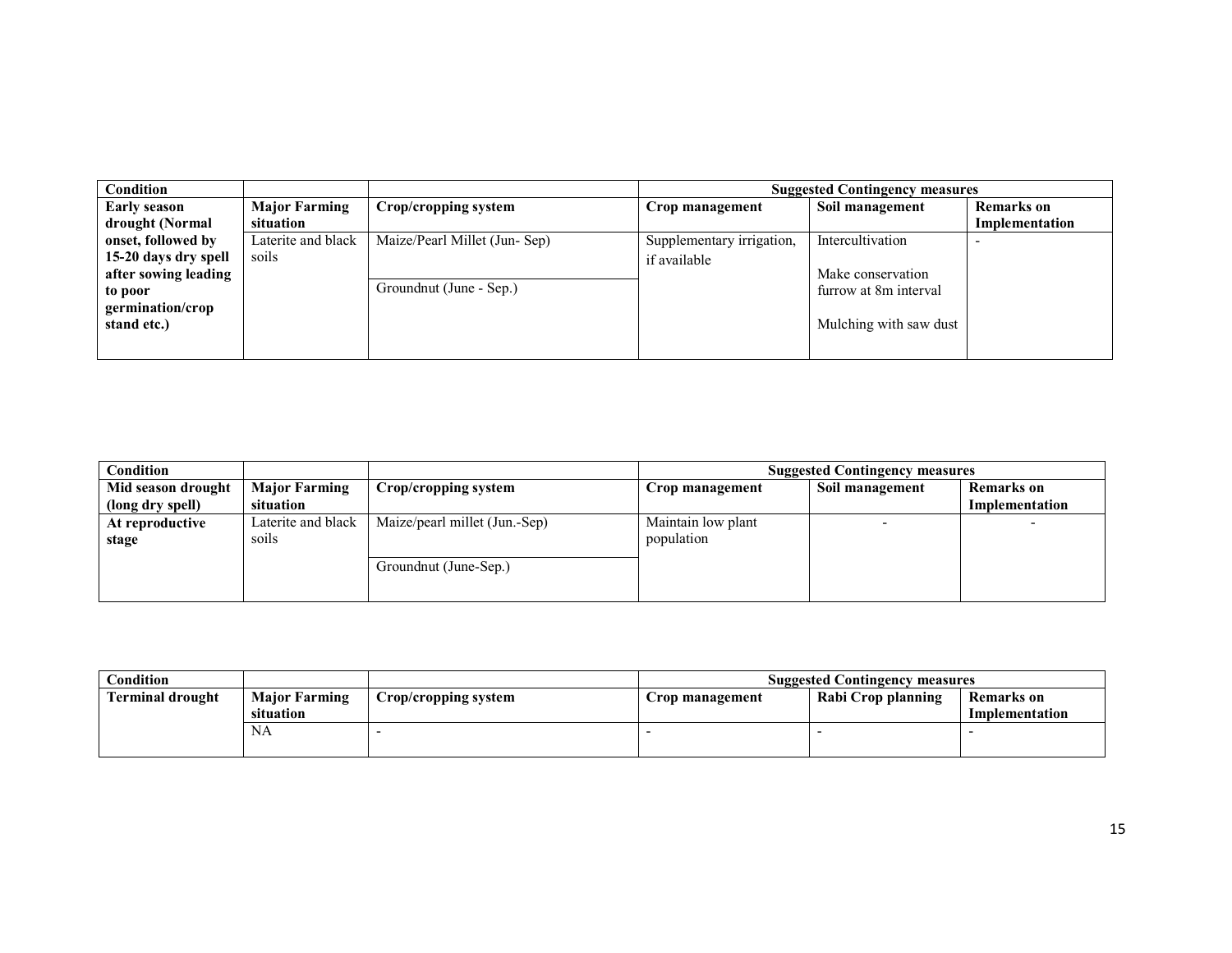# 2.1.2 Irrigated situation

| Condition                                                                              |                                 |                                                                                                         | <b>Suggested Contingency measures</b> |                                                                                                |                   |  |
|----------------------------------------------------------------------------------------|---------------------------------|---------------------------------------------------------------------------------------------------------|---------------------------------------|------------------------------------------------------------------------------------------------|-------------------|--|
|                                                                                        | <b>Major Farming</b>            | Crop/cropping system                                                                                    | Change in                             | <b>Agronomic measures</b>                                                                      | <b>Remarks</b> on |  |
|                                                                                        | situation                       |                                                                                                         | crop/cropping system                  |                                                                                                | Implementation    |  |
| Delayed/limited<br>release of water in<br>canals due to low<br>rainfall                | Command<br>Areas: Heavy<br>clay | Rice (June-Sep.) - rice (Oct.-Jan.) -<br>pulses/gingelly<br>(Feb.-May)                                  | No change                             | ۰                                                                                              |                   |  |
|                                                                                        |                                 | • Rice (Aug.-Jan.) - pulses/sesame/cotton<br>(Jan.-April)                                               |                                       |                                                                                                |                   |  |
|                                                                                        |                                 | · Maize /vegetables/pulses/sesame/green<br>manure (June-Sep.) - rice (Aug.-Feb.) -<br>pulses (Feb.-May) |                                       |                                                                                                |                   |  |
|                                                                                        |                                 | • Sugarcane (Dec.-Nov.) - ratoon sugarcane<br>$(Dec. -$<br>Nov.) - rice (Dec.-May) -                    |                                       |                                                                                                |                   |  |
|                                                                                        |                                 | Groundnut (June-Sep./Oct.)<br>- 3 years rotation                                                        |                                       |                                                                                                |                   |  |
| Non release of water<br>in canals under<br>delayed onset of<br>monsoon in<br>catchment | Command<br>Areas: Heavy<br>clay | Same as above                                                                                           | Gingelly / Sorghum /<br>Maize         | Short duration<br>varieties should be<br>preferred<br>Adopt moisture<br>conservation practices |                   |  |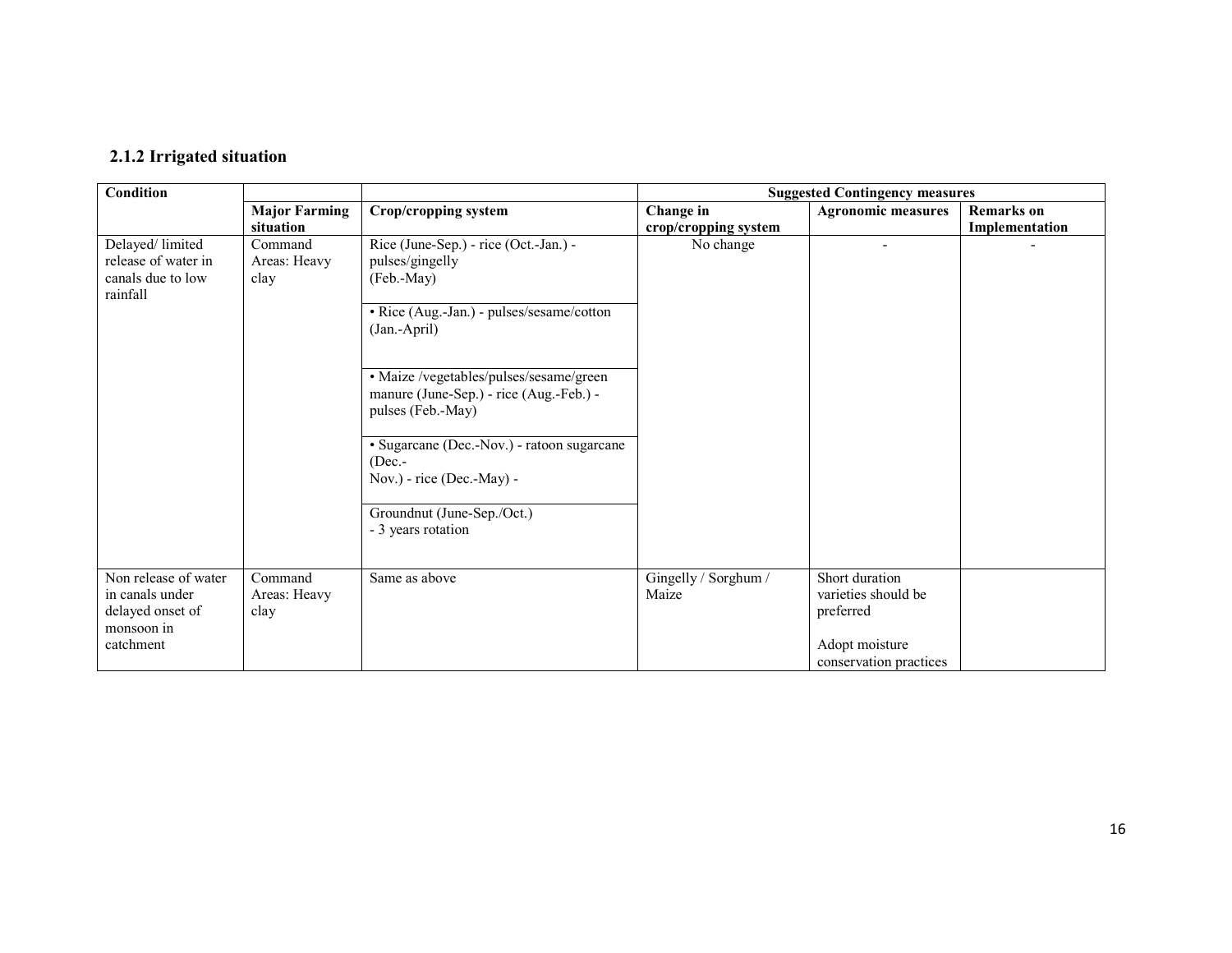| <b>Condition</b>     |                      |                                                              | <b>Suggested Contingency measures</b> |                           |                   |  |
|----------------------|----------------------|--------------------------------------------------------------|---------------------------------------|---------------------------|-------------------|--|
|                      | <b>Major Farming</b> | Crop/cropping system                                         | Change in crop/cropping               | <b>Agronomic measures</b> | <b>Remarks</b> on |  |
|                      | situation            |                                                              | system                                |                           | Implementation    |  |
| Lack of inflows into | Tankfed areas:       | Rice/vegetables (Aug.-Jan.) - Gingelly/                      | Rice                                  | Improved                  |                   |  |
| tanks due to         | Tank alluvium        | Pulses (Feb.-                                                | Sesame                                | management                |                   |  |
| insufficient delayed | (Heavy clay          | May)                                                         | Fodder legumes                        | techniques such as        |                   |  |
| onset of monsoon     | soils)               |                                                              |                                       | SRI, Direct sown crop     |                   |  |
|                      |                      |                                                              |                                       | for Paddy                 |                   |  |
|                      |                      |                                                              |                                       |                           |                   |  |
|                      |                      |                                                              |                                       | Short duration crops      |                   |  |
|                      |                      |                                                              |                                       | for fodder purpose        |                   |  |
|                      |                      |                                                              |                                       |                           |                   |  |
|                      |                      |                                                              |                                       | Adopt moisture            |                   |  |
|                      |                      |                                                              |                                       | conservation practices    |                   |  |
|                      |                      |                                                              |                                       | in ID crops               |                   |  |
| Insufficient         | Well irrigated       | Rice (June-Sep.) - rice (Oct.-Jan.) -                        | Rice                                  | Adopt improved            |                   |  |
| groundwater recharge | areas : Laterite,    | pulses/gingelly                                              | Sorghum                               | production                |                   |  |
| due to low rainfall  | red and black        | (Feb.-May)                                                   | Fodder Sorghum                        | technologies like SRI,    |                   |  |
|                      | soils                |                                                              | Greens                                | mulching                  |                   |  |
|                      |                      | • Rice (Aug.-Jan.) - pulses/sesame/cotton                    |                                       |                           |                   |  |
|                      |                      | (Jan.-April)                                                 |                                       | Less water requiring      |                   |  |
|                      |                      |                                                              |                                       | grain/fodder Sorghum      |                   |  |
|                      |                      | · Maize /vegetables/pulses/sesame/green                      |                                       | preferable                |                   |  |
|                      |                      | manure (June-Sep.) - rice (Aug.-Feb.) -<br>pulses (Feb.-May) |                                       | Limited irrigation and    |                   |  |
|                      |                      |                                                              |                                       | practice water saving     |                   |  |
|                      |                      | • Sugarcane (Dec.-Nov.) - ratoon                             |                                       | irrigation methods        |                   |  |
|                      |                      | sugarcane (Dec.-                                             |                                       | such as alternate         |                   |  |
|                      |                      | Nov.) - rice (Dec.-May) -                                    |                                       | wetting and drying in     |                   |  |
|                      |                      |                                                              |                                       | paddy, skip row           |                   |  |
|                      |                      | Groundnut (June-Sep./Oct.)                                   |                                       | irrigation in Maize       |                   |  |
|                      |                      | - 3 years rotation                                           |                                       | and Sugarcane and         |                   |  |
|                      |                      |                                                              |                                       | sprinkler irrigation in   |                   |  |
|                      |                      |                                                              |                                       | Groudnnut                 |                   |  |
|                      |                      |                                                              |                                       |                           |                   |  |
|                      |                      |                                                              |                                       | Alternatively go for      |                   |  |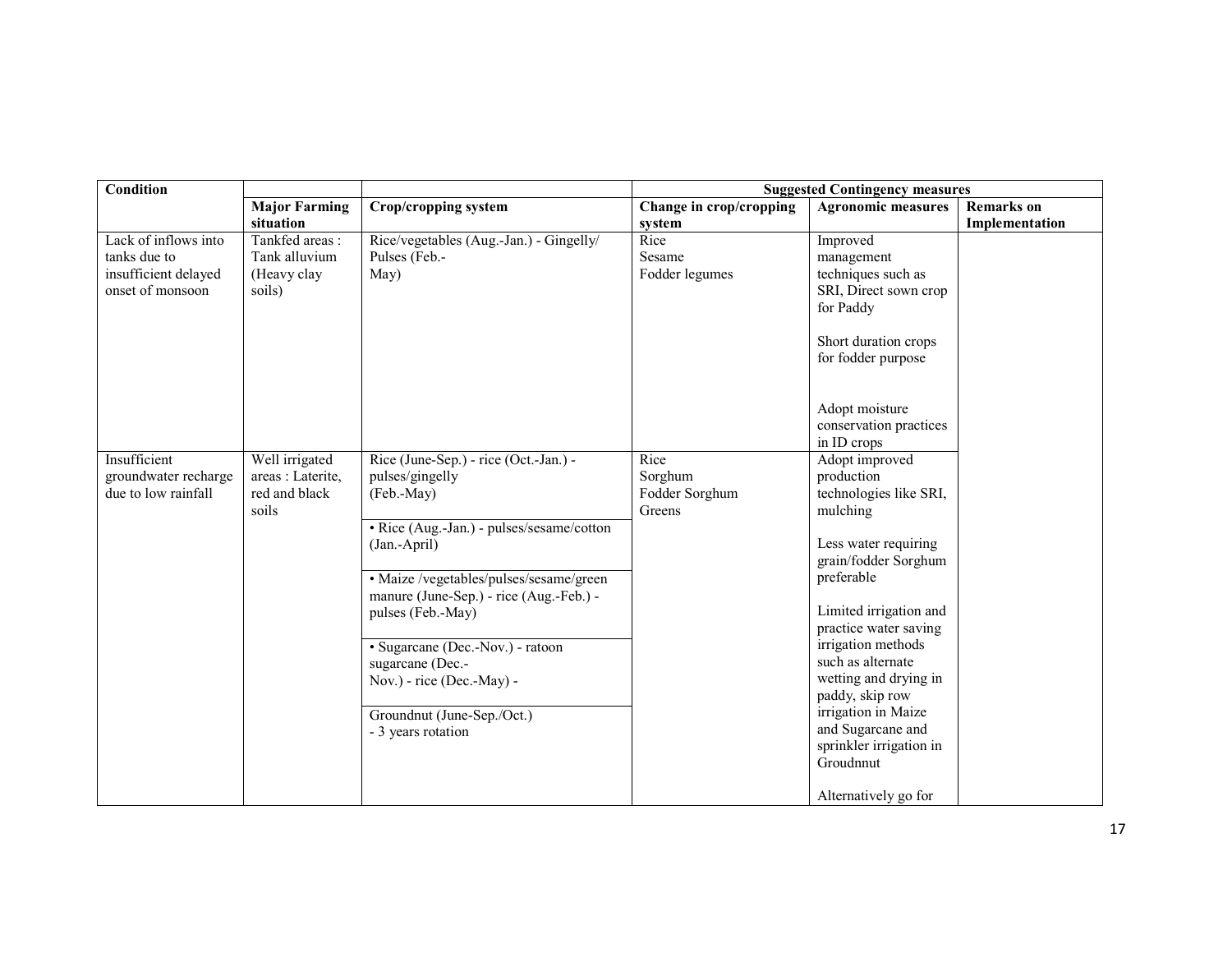| Condition           |                      |                      | <b>Suggested Contingency measures</b> |                           |                   |
|---------------------|----------------------|----------------------|---------------------------------------|---------------------------|-------------------|
|                     | <b>Major Farming</b> | Crop/cropping system | Change in crop/cropping               | <b>Agronomic measures</b> | <b>Remarks</b> on |
|                     | situation            |                      | system                                |                           | Implementation    |
|                     |                      |                      |                                       | millets/fodder crops      |                   |
|                     |                      |                      |                                       | and leafy vegetables      |                   |
|                     |                      |                      |                                       | with limited irrigation   |                   |
| Any other condition |                      |                      |                                       |                           |                   |
| (specify)           |                      |                      |                                       |                           |                   |
|                     |                      |                      |                                       |                           |                   |
|                     |                      |                      |                                       |                           |                   |

### **2.2 Unusual rains (untimely, unseasonal etc)** (for both rainfed and irrigated situations)

| Condition                                                            |                  |                        | <b>Suggested contingency measure</b>                    |                                                                                                                        |
|----------------------------------------------------------------------|------------------|------------------------|---------------------------------------------------------|------------------------------------------------------------------------------------------------------------------------|
| Continuous high rainfall in a short<br>span leading to water logging | Vegetative stage | <b>Flowering stage</b> | Crop maturity stage                                     | Post harvest                                                                                                           |
| Groundnut                                                            |                  | Drain excess water     | Weather based advisory to be<br>followed for harvesting | 1. Shifting of produce<br>immediately after drying.<br>2. Threshing on $5th$ day<br>after harvest of groundnut<br>crop |
| Cotton                                                               | Proper drainage  | Drain excess water     | Weather based advisory to be<br>followed for harvesting | 1. Shifting of produce<br>Immediately after<br>drying.<br>2. Harvest opened bolls<br>immediately                       |
| Outbreak of pests and diseases due to<br>unseasonal rains            |                  |                        |                                                         |                                                                                                                        |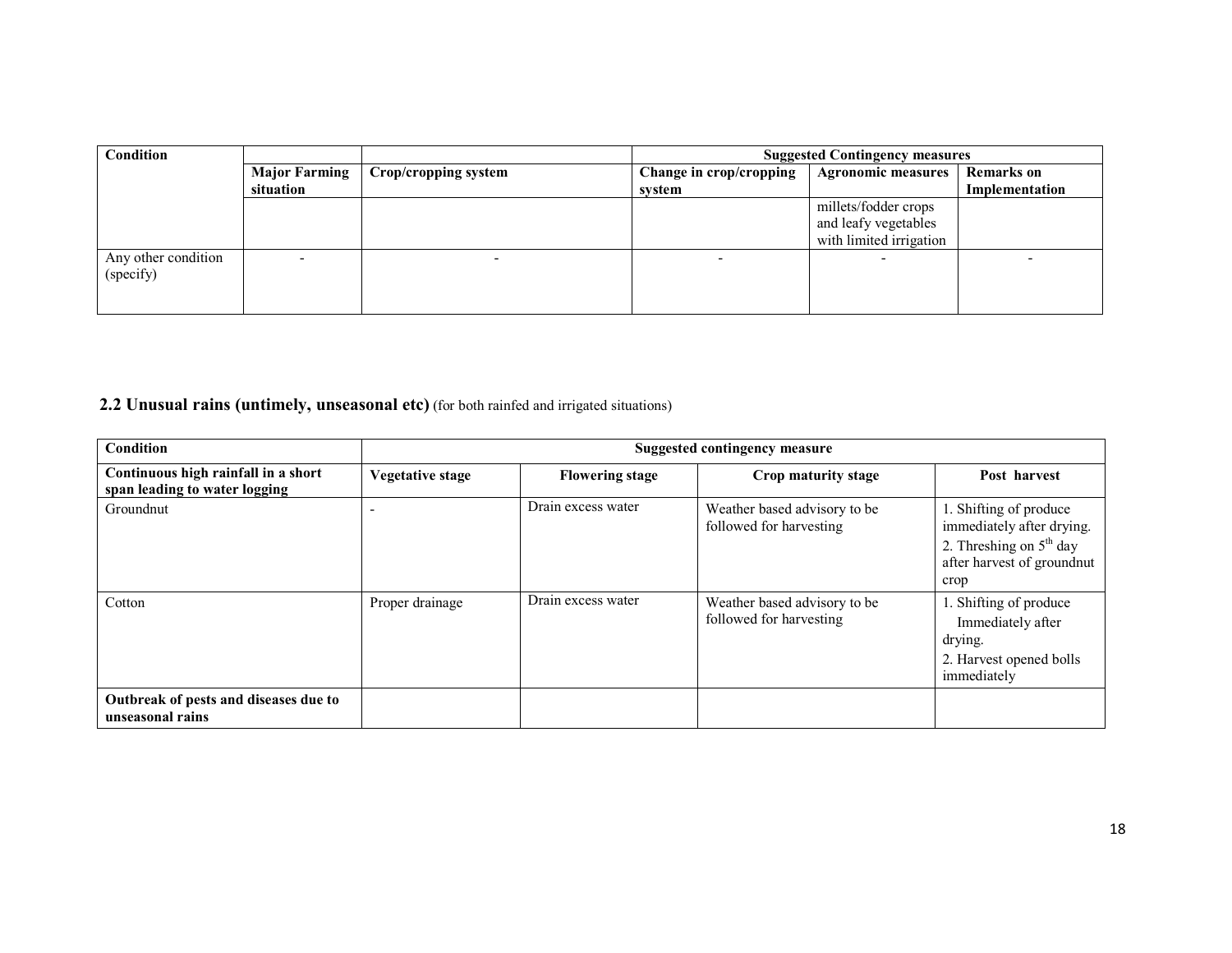| Groundnut    |                                                                                                | Timely plant protection<br>measures are to be taken<br>against thrips, Early leaf<br>spot (ELS) and stem rot. |
|--------------|------------------------------------------------------------------------------------------------|---------------------------------------------------------------------------------------------------------------|
| Cotton       | Timely plant protection<br>measures are to be<br>taken against sucking<br>pest and stem weevil | Timely plant protection<br>measures are to be taken<br>against boll worms                                     |
| Horticulture |                                                                                                |                                                                                                               |
| Tapioca      | Proper drainage                                                                                | $-$                                                                                                           |

# 2.3 Floods

| Condition                                      | <b>Suggested contingency measure</b>                                                                 |                                                        |                                                       |                                                                 |  |
|------------------------------------------------|------------------------------------------------------------------------------------------------------|--------------------------------------------------------|-------------------------------------------------------|-----------------------------------------------------------------|--|
| Transient water logging/ partial<br>inundation | Seedling / nursery<br>stage                                                                          | Vegetative stage                                       | <b>Reproductive stage</b>                             | At harvest                                                      |  |
| Rice                                           | Drain out excess water.<br>Gap filling and<br>drenching with<br>fungicide to prevent<br>seedling rot |                                                        | Drain out excess water, Earthing up                   | Drain out excess water,<br>Harvesting and drying of<br>earheads |  |
| Maize                                          | Drain out excess water,<br>Gap filling                                                               | Drain out excess water,<br>Weeding and<br>top dressing | Drain out excess water, Earthing up                   | Drain out excess water,<br>Harvesting and drying of<br>cobs     |  |
| Blackgram                                      | Drain out excess water,<br>Gap filling and<br>drenching with<br>fungicide to prevent<br>seedling rot |                                                        | Drain out excess water, Spraying with<br>$NAA@25$ ppm | Drain out excess water,<br>Harvesting and drying of<br>plants   |  |
| Cotton                                         | Drain out excess water.<br>Gap filling                                                               |                                                        | Drain out excess water, Earthing up                   | Drain out excess water,<br>Harvesting of bolls                  |  |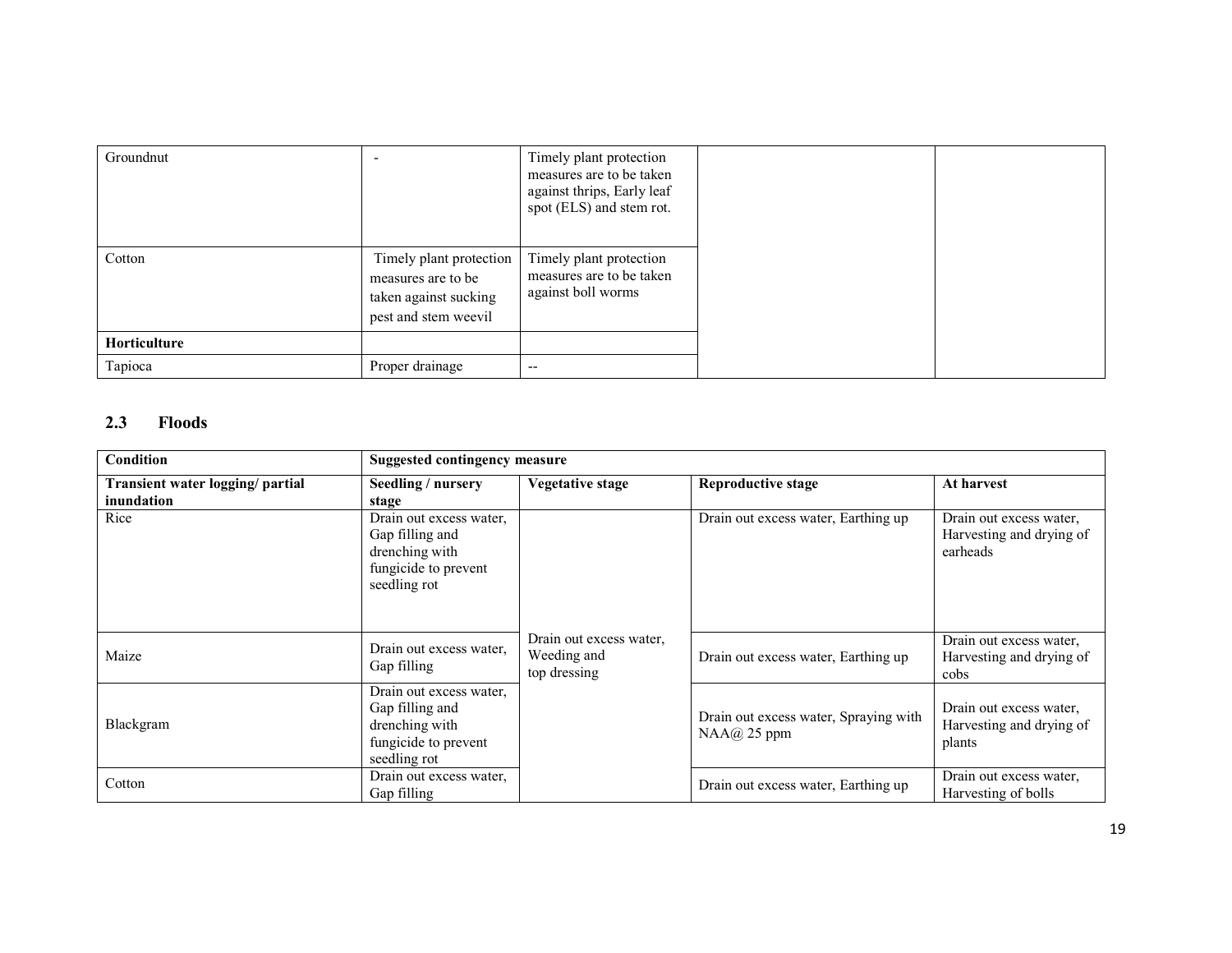|           | Continuous submergence for more than 2 day                                 |                                                        |                                                                   |                                                                                              |  |  |
|-----------|----------------------------------------------------------------------------|--------------------------------------------------------|-------------------------------------------------------------------|----------------------------------------------------------------------------------------------|--|--|
| Rice      | Drain out excess water                                                     | Drain out excess water,<br>Weeding and<br>top dressing | Drain out excess water; Tying up of<br>lodged plants              | Drain out excess water,<br>Tying up of lodged plants<br>drying of earheads and<br>Harvesting |  |  |
| Maize     | Drain out excess water,<br>Gap filling                                     |                                                        | Drain out excess water, Earthing up;<br>Tying up of lodged plants | Drain out excess water,<br>Harvesting and drying of<br>cobs                                  |  |  |
| Blackgram | Drain out excess water,<br>Gap filling and<br>drenching with<br>fungicides |                                                        | Drain out excess water, Spraying with<br>$NAA@$ 25 ppm            | Drain out excess water,<br>Harvesting and drying of<br>plants                                |  |  |
| Cotton    | Drain out excess water.<br>Gap filling                                     |                                                        | Drain out excess water, Earthing up                               | Drain out excess water,<br>Harvesting of bolls                                               |  |  |

# 2.4 Extreme events: Heat wave / Cold wave/Frost/ Hailstorm /Cyclone: Not applicable for this district

# 2.5 Contingent strategies for Livestock, Poultry & Fisheries

#### 2.5.3Fisheries/ Aquaculture

|            | <b>Suggested contingency measures</b> |                  |                 |  |  |
|------------|---------------------------------------|------------------|-----------------|--|--|
|            | <b>Before the event</b>               | During the event | After the event |  |  |
| 1) Drought |                                       |                  |                 |  |  |
| A. Capture |                                       |                  |                 |  |  |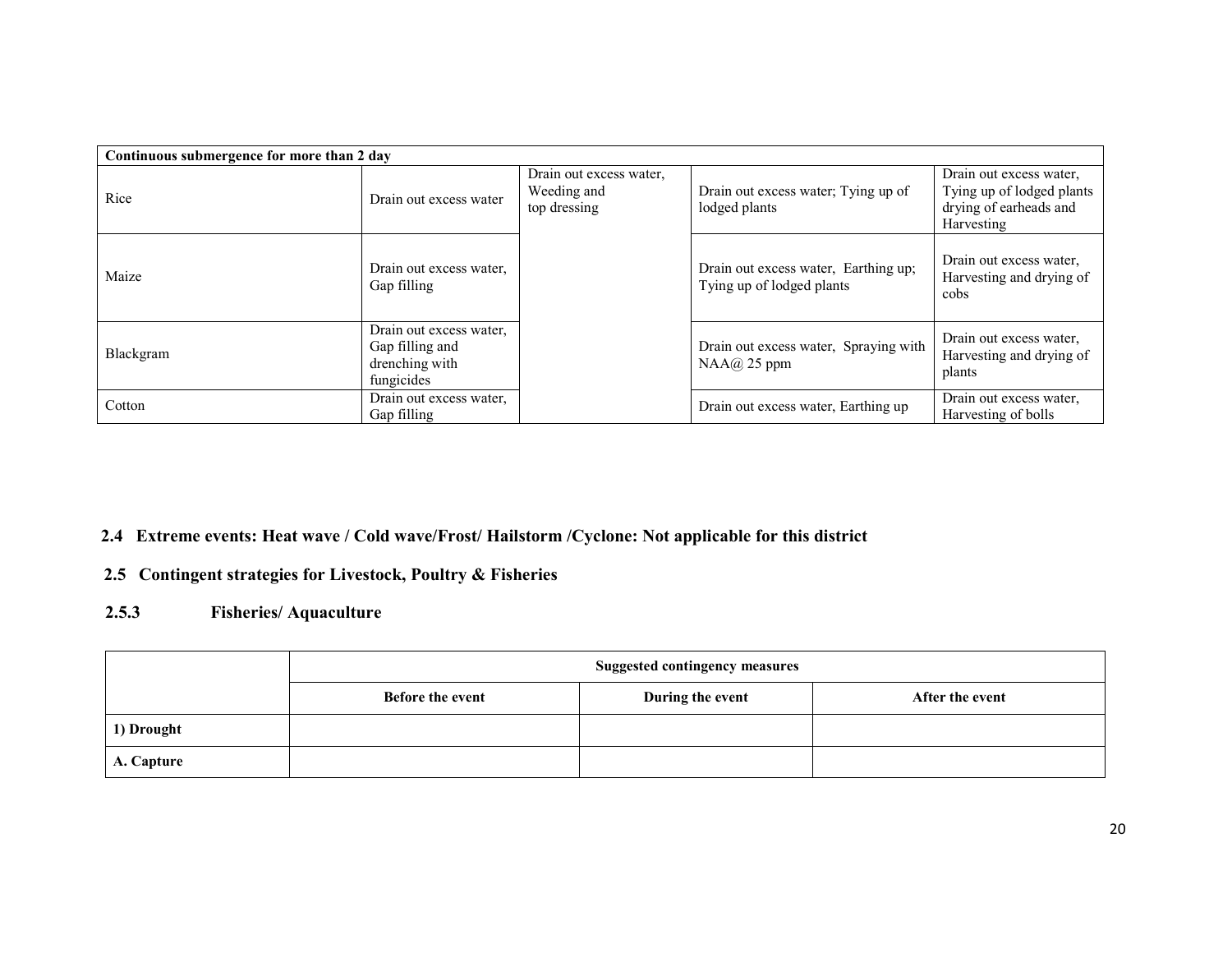| <b>Marine</b>                                                                                | Not applicable                                                                                                                                                             | Not applicable                                                                                                                                                                                                                                                                                                                                                                                                                                                                                                                        | Not applicable                                                                                                                                                                                                                                                                                                                                                                                                                                                                                                                                                                                                                                                                                                                                                                                          |
|----------------------------------------------------------------------------------------------|----------------------------------------------------------------------------------------------------------------------------------------------------------------------------|---------------------------------------------------------------------------------------------------------------------------------------------------------------------------------------------------------------------------------------------------------------------------------------------------------------------------------------------------------------------------------------------------------------------------------------------------------------------------------------------------------------------------------------|---------------------------------------------------------------------------------------------------------------------------------------------------------------------------------------------------------------------------------------------------------------------------------------------------------------------------------------------------------------------------------------------------------------------------------------------------------------------------------------------------------------------------------------------------------------------------------------------------------------------------------------------------------------------------------------------------------------------------------------------------------------------------------------------------------|
| <b>Inland</b>                                                                                |                                                                                                                                                                            |                                                                                                                                                                                                                                                                                                                                                                                                                                                                                                                                       |                                                                                                                                                                                                                                                                                                                                                                                                                                                                                                                                                                                                                                                                                                                                                                                                         |
| (i) Shallow water depth due<br>to insufficient rains/inflow<br>(ii) Changes in water quality | Rainwater harvesting<br>i.<br>Deepening/Desilting of<br>ii.<br>existing water bodies<br>iii. Removal of debris and<br>strengthening of pond<br>embankments through turfing | i. Shallow areas of derelict water<br>bodies can be used for raising table<br>sized fishes using stunted fish seeds<br>and the culture can be done in<br>enclosures (pens). Pens of 0.1 to<br>0.2ha are ideal for easy operation<br>and economical.<br>ii. Indian major carps and freshwater<br>prawns are ideal species for culture.<br>iii. Temporarily raising the height of<br>enclosures maybe done to<br>the<br>prevent loss of stock in the event of<br>sudden rise in water level due to<br>sudden onset of rain or flooding. | i. Due to severe water shortage farmers have to<br>harvest fish in large quantities to avoid loss<br>due to mortality. Leading to difficulties in<br>marketing the fish farmers can be trained on<br>the frozen storage techniques and in preparing<br>value added products (ready to eat and<br>processed products)<br>ii. Adoption of short term culture of species<br>wherein culture of species having rapid initial<br>growth can be stocked. Eg. minor carps like<br>silver barb<br>(Puntius gonionotus) and fringe lipped carp (<br>Labeo fimbriatus) can be undertaken.<br>iii.<br>Culture<br>like<br>minor<br>οf<br>carp<br>Amblypharyngodon mola can be done in<br>shallow ponds and this being an auto breeder it<br>spawns two or three times in a year which also<br>ensure auto stocking. |
|                                                                                              | Strictly implement in avoiding the<br>i.                                                                                                                                   | i. Reduced water volume in the<br>pond/local water bodies lowers its                                                                                                                                                                                                                                                                                                                                                                                                                                                                  |                                                                                                                                                                                                                                                                                                                                                                                                                                                                                                                                                                                                                                                                                                                                                                                                         |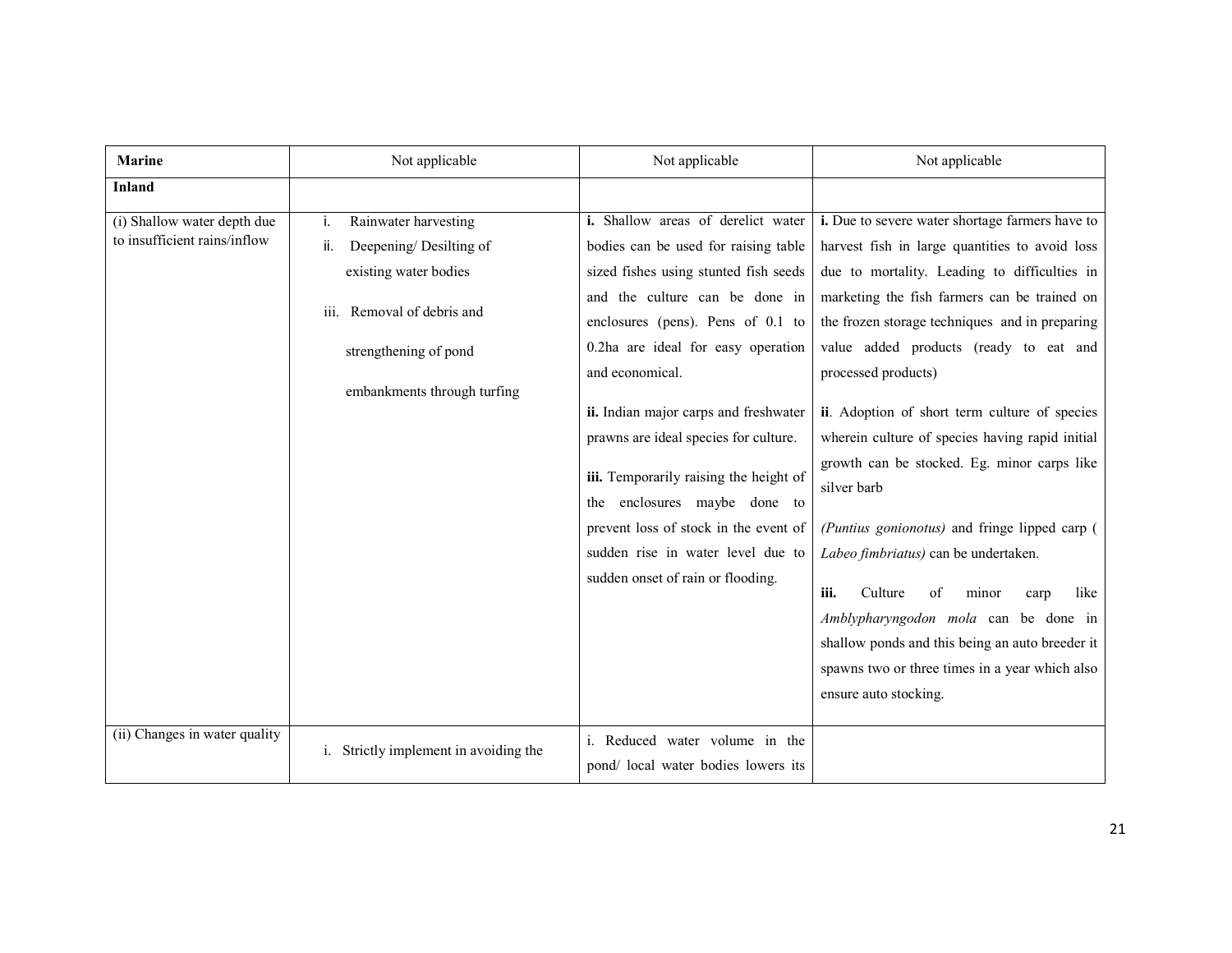|                        | use of plastics and other non-     | buffering capacity<br>hence every     |                 |
|------------------------|------------------------------------|---------------------------------------|-----------------|
|                        |                                    | precaution has to be taken while      |                 |
|                        | biodegradable material along the   | adopting use of manures and           |                 |
|                        | river belts (intervention and      | fertilizers to avoid onset of algal   |                 |
|                        |                                    | blooms and eutrophication             |                 |
|                        | polluting by human is a common     |                                       |                 |
|                        | factor)                            |                                       |                 |
|                        | ii. Avoid entry of pollutants like |                                       |                 |
|                        | industrial effluents, run off from |                                       |                 |
|                        | agricultural land into rivers      |                                       |                 |
| (iii) Any other        |                                    | i. Stunting of major carp fingerlings |                 |
|                        |                                    | and stocking in grow out ponds as     |                 |
|                        |                                    | they grow faster (three times more    |                 |
|                        |                                    | growth than the non stunted           |                 |
|                        |                                    | fingerlings)                          |                 |
|                        |                                    | ii. Ornamental fish rearing utilizing |                 |
|                        |                                    | gold fishes, koi carp or live bearers |                 |
|                        |                                    | like mollies and guppies can be done  |                 |
|                        |                                    | in summer. This ensures money flow    |                 |
|                        |                                    | to the farmers                        |                 |
|                        |                                    | Supply of fish stock in case of loss  |                 |
| <b>B.</b> Aquaculture/ | <b>Before the event</b>            | During the event                      | After the event |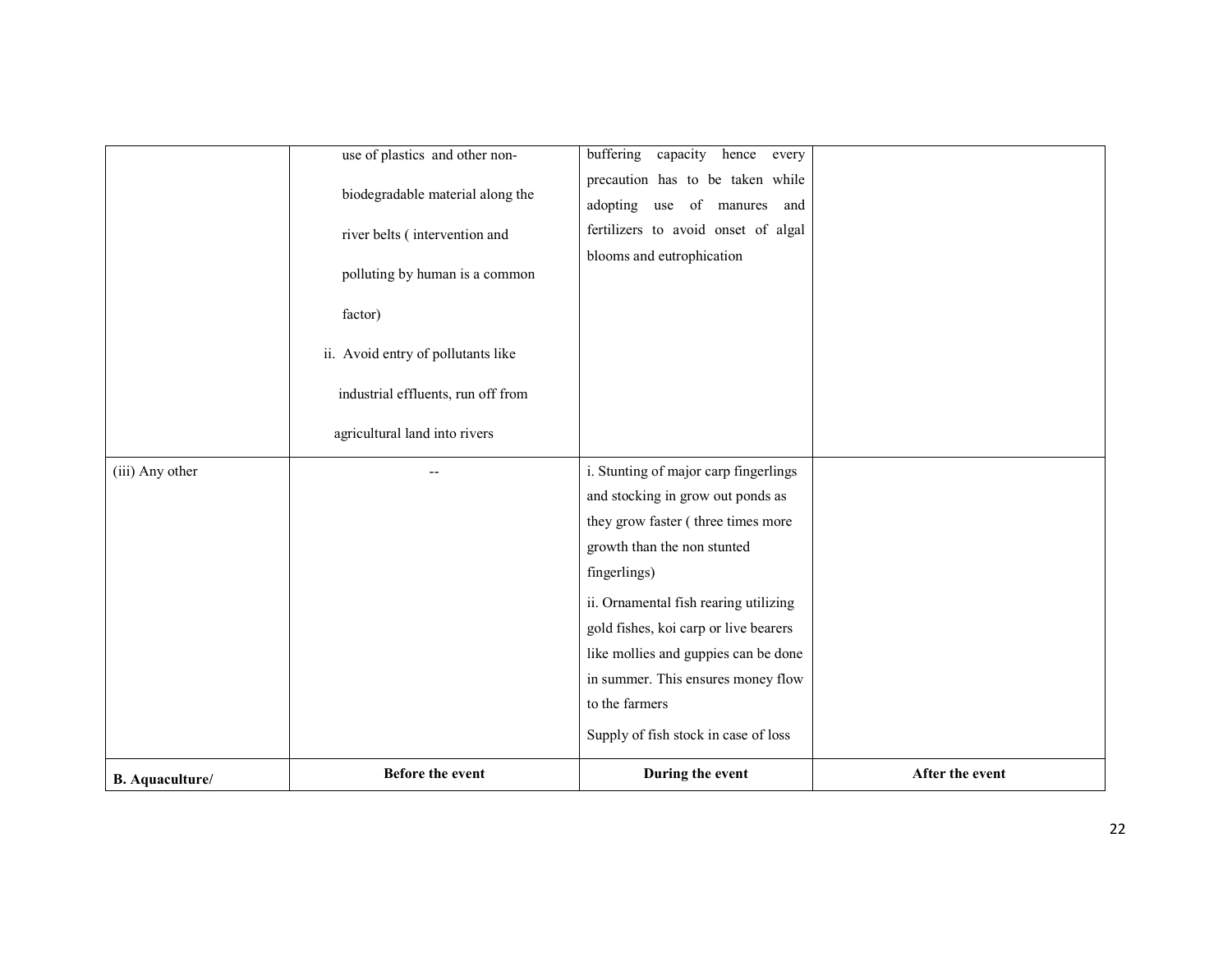| <b>Mariculture</b>                                                          |                                                                                                                                                                                                                                                                                                                                                                                                                                                    |                                                                                                                                                                                                                                                                                                                                                        |                                                                                                                                                                                                                                                                                                                                             |
|-----------------------------------------------------------------------------|----------------------------------------------------------------------------------------------------------------------------------------------------------------------------------------------------------------------------------------------------------------------------------------------------------------------------------------------------------------------------------------------------------------------------------------------------|--------------------------------------------------------------------------------------------------------------------------------------------------------------------------------------------------------------------------------------------------------------------------------------------------------------------------------------------------------|---------------------------------------------------------------------------------------------------------------------------------------------------------------------------------------------------------------------------------------------------------------------------------------------------------------------------------------------|
| (i) Shallow water in ponds<br>insufficient<br>due<br>to<br>rains/inflow     | i. Water depth should be at least 1m for<br>initiating fish culture.<br>ii. Adopt low stocking density to reduce<br>culture duration and culture should be done<br>only after ensuring water availability for<br>minimum period of 3 months.<br>iii. In low tidal amplitude areas which receives<br>north-east monsoon it is advised not to go for<br>summer crop because of high temperatures<br>which will lead to stress of culturable species. | i. Farmers can be advised to take up<br>integrated<br>farming<br>poultry,<br>duckery<br>animal<br>piggery,<br>and<br>husbandry with crops) to cut down<br>cost on expensive inputs like feed<br>and manure.<br>ii. Avoid fertilization and manuring<br>on supplementary basis<br>iii. Air breathing fish culture to be<br>practiced (Cat fish farming) | i. Prepare pond for the next crop after early<br>harvest<br>ii. Always keep a constant check on the onset<br>of algal blooms which will cause mass<br>mortality of fishes<br>iii. Harvest fish brood stock, if any and shift to<br>deeper safer areas like cement systems in<br>indoor units to utilize for breeding on onset of<br>monsoon |
| (ii) Impact of silt load build<br>up in ponds<br>change in<br>water quality | Rainwater harvesting<br>$\mathbf{i}$ .<br>ii.<br>Deepening/Desilting of<br>existing water bodies<br>iii.<br>Removal of debris                                                                                                                                                                                                                                                                                                                      | i. Feeding should be minimum to<br>avoid organic loading                                                                                                                                                                                                                                                                                               | i. On onset of sudden heavy rains heavy<br>mortality will result so feeding should be<br>controlled to avoid waste accumulation on<br>pond bottom soil.                                                                                                                                                                                     |
| (iii) Any other                                                             | i. The physico-chemical quality of water has<br>to be monitored regularly for its suitability for<br>fish culture.                                                                                                                                                                                                                                                                                                                                 | i. Concept of Re-circulatory system<br>can be adopted as additional water is<br>not required thereby curtailing need<br>for water exchange.<br>ii. Use of aerators to overcome<br>thermal stratification and build up of<br>ammonia during high temperatures                                                                                           | i. Train the farmers to breed fish in captivity<br>and produce required amount of seed either<br>through hormonal treatment and environment<br>manipulation.<br>ii. Use of cryopreserved milt supplied from<br>research units to aid breeding and ensure                                                                                    |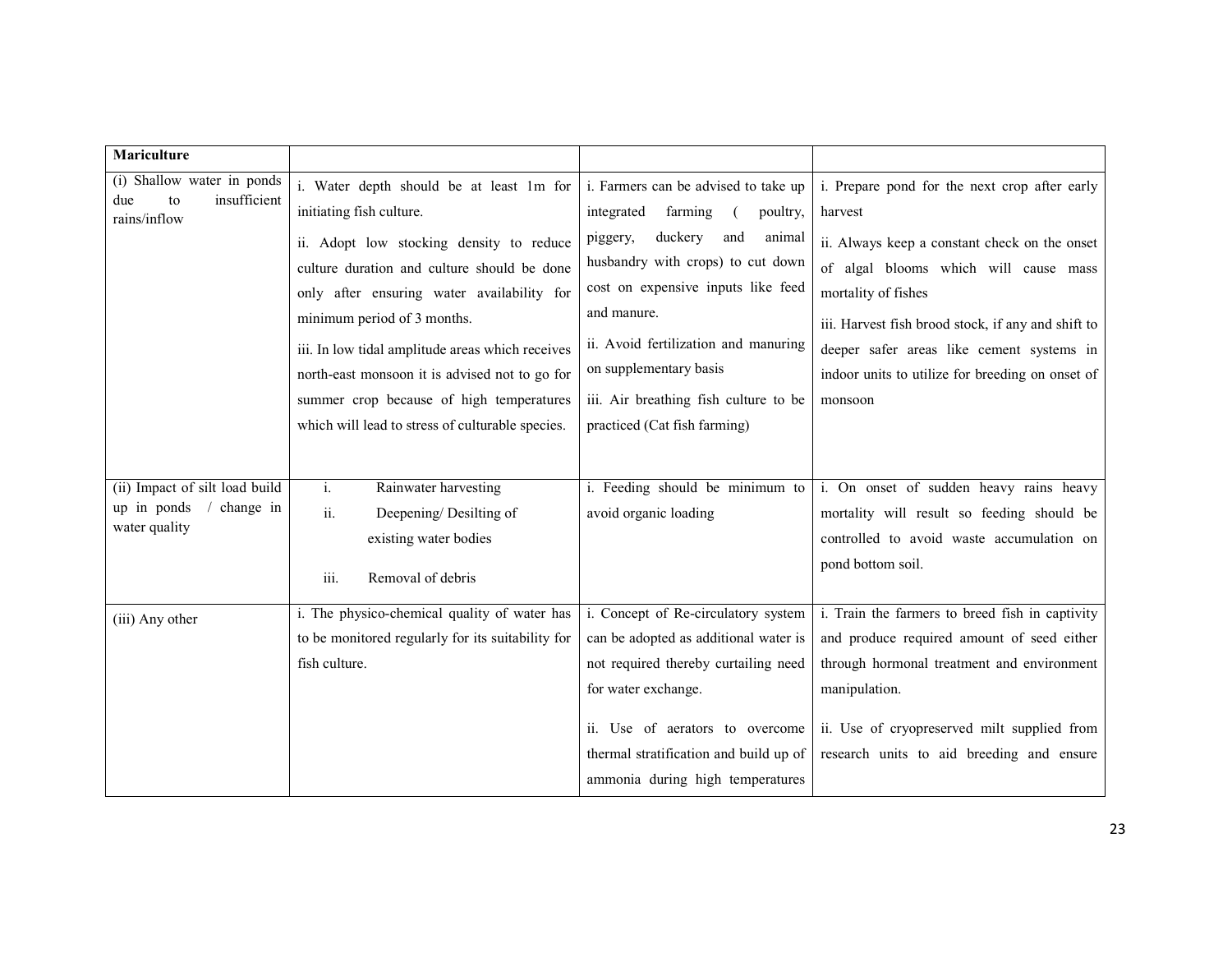|               |                                                                                                                                                                                                                                                                                                                                                                                                                                                                                            | will<br>help<br>break<br>the<br>thermal<br>stratification<br>subsidy can be provided to<br>**<br>farmers for the aerators<br>iii. Partial harvesting to reduce<br>biomass thereby competition for<br>space and food is reduced.<br>iv. Reduced stocking densities | healthy stock<br>(in collaboration with TANUVAS)                                                                       |
|---------------|--------------------------------------------------------------------------------------------------------------------------------------------------------------------------------------------------------------------------------------------------------------------------------------------------------------------------------------------------------------------------------------------------------------------------------------------------------------------------------------------|-------------------------------------------------------------------------------------------------------------------------------------------------------------------------------------------------------------------------------------------------------------------|------------------------------------------------------------------------------------------------------------------------|
| 2) Floods     | <b>Before the event</b>                                                                                                                                                                                                                                                                                                                                                                                                                                                                    | During the event                                                                                                                                                                                                                                                  | After the event                                                                                                        |
| A. Capture    |                                                                                                                                                                                                                                                                                                                                                                                                                                                                                            |                                                                                                                                                                                                                                                                   |                                                                                                                        |
| <b>Marine</b> | i. Train fisher folk on hygienic handling of<br>fishes, short and long term preservation<br>techniques and on preparation and packaging<br>of value added fish products - as a small scale<br>village activity<br>ii. Establish cold chain facilities<br>iii. Ensure strengthening of coastal belt by<br>planting and maintaining the mangrove<br>ecosystems<br>** mangrove wetlands mitigate the adverse<br>impact of storms, cyclones<br>Tsunami in<br>coastal areas and coastal erosion | i. Avoid fishing in deeper waters to<br>avoid loss to gear, craft and human<br>lives.                                                                                                                                                                             | i. Loss incurred should be reported will be<br>assessed by the State Fisheries Department<br>officials and reimbursed. |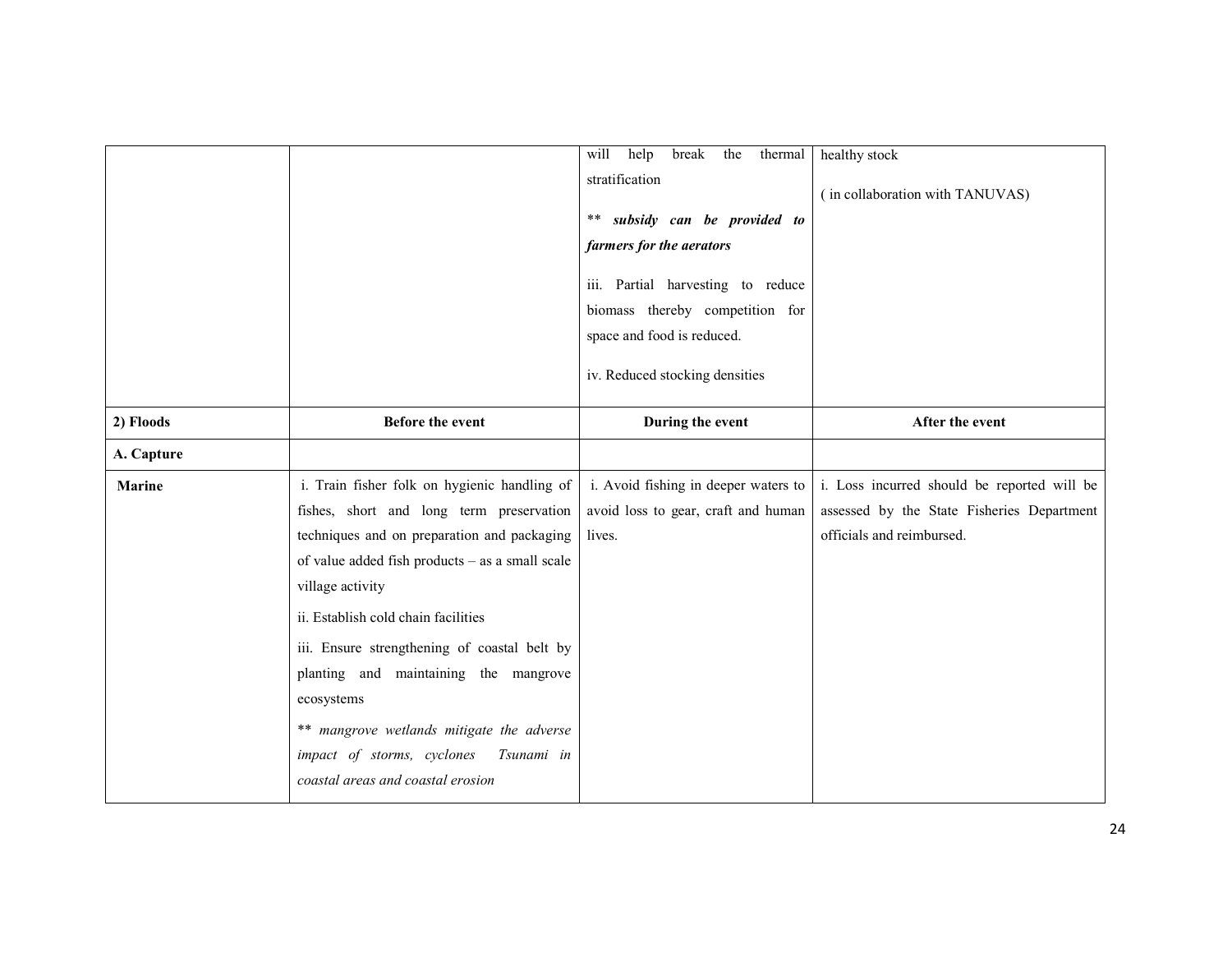|                              | ** mangroves are ideal breeding, nursery and      |                                    |                                                                             |
|------------------------------|---------------------------------------------------|------------------------------------|-----------------------------------------------------------------------------|
|                              | feeding grounds for a number of commercially      |                                    |                                                                             |
|                              | important prawns, fishes and other shell          |                                    |                                                                             |
|                              | fishes.                                           |                                    |                                                                             |
|                              | Ecologically sensitive areas to be<br>1V.         |                                    |                                                                             |
|                              | earmarked such as mangroves, corals and           |                                    |                                                                             |
|                              | estuaries to avoid overfishing                    |                                    |                                                                             |
|                              | v. Commercial exploitation of coral reefs and     |                                    |                                                                             |
|                              | large scale removal of mangrove vegetation to     |                                    |                                                                             |
|                              | be surveyed as this leads to dwindling fish       |                                    |                                                                             |
|                              | harvests                                          |                                    |                                                                             |
|                              |                                                   |                                    |                                                                             |
| <b>Inland</b>                |                                                   |                                    |                                                                             |
| (i) Average compensation     | --- NA---                                         |                                    | As per the norms of the State Government and                                |
| paid due to loss of human    |                                                   |                                    | implemented<br>by<br>the<br>State<br>Fisheries                              |
| life                         |                                                   |                                    | Department                                                                  |
| No.<br>of<br>(ii)<br>boats   |                                                   |                                    |                                                                             |
|                              | $--NA--$                                          |                                    |                                                                             |
| nets/damaged                 |                                                   |                                    |                                                                             |
| (iii) No. of houses damaged  | $--NA--$                                          |                                    |                                                                             |
| (iv) Loss of stock           | Sell the available fish stock as much as possible | Installation of gill net and using | There is a possibility of onset of toxic gases in                           |
|                              |                                                   | cast net for fishing the stock     | the system, hence immediate stocking of fishes                              |
|                              |                                                   | escaped through flooding           | should not be carried out                                                   |
| (v) Changes in water quality | Strengthening of bunds and embankments either     | Water should not be used for       | There is a possibility of onset of toxic gases in                           |
|                              | through turfing and terracing to avoid water      | domestic purposes                  | the system, hence immediate stocking of fishes<br>should not be carried out |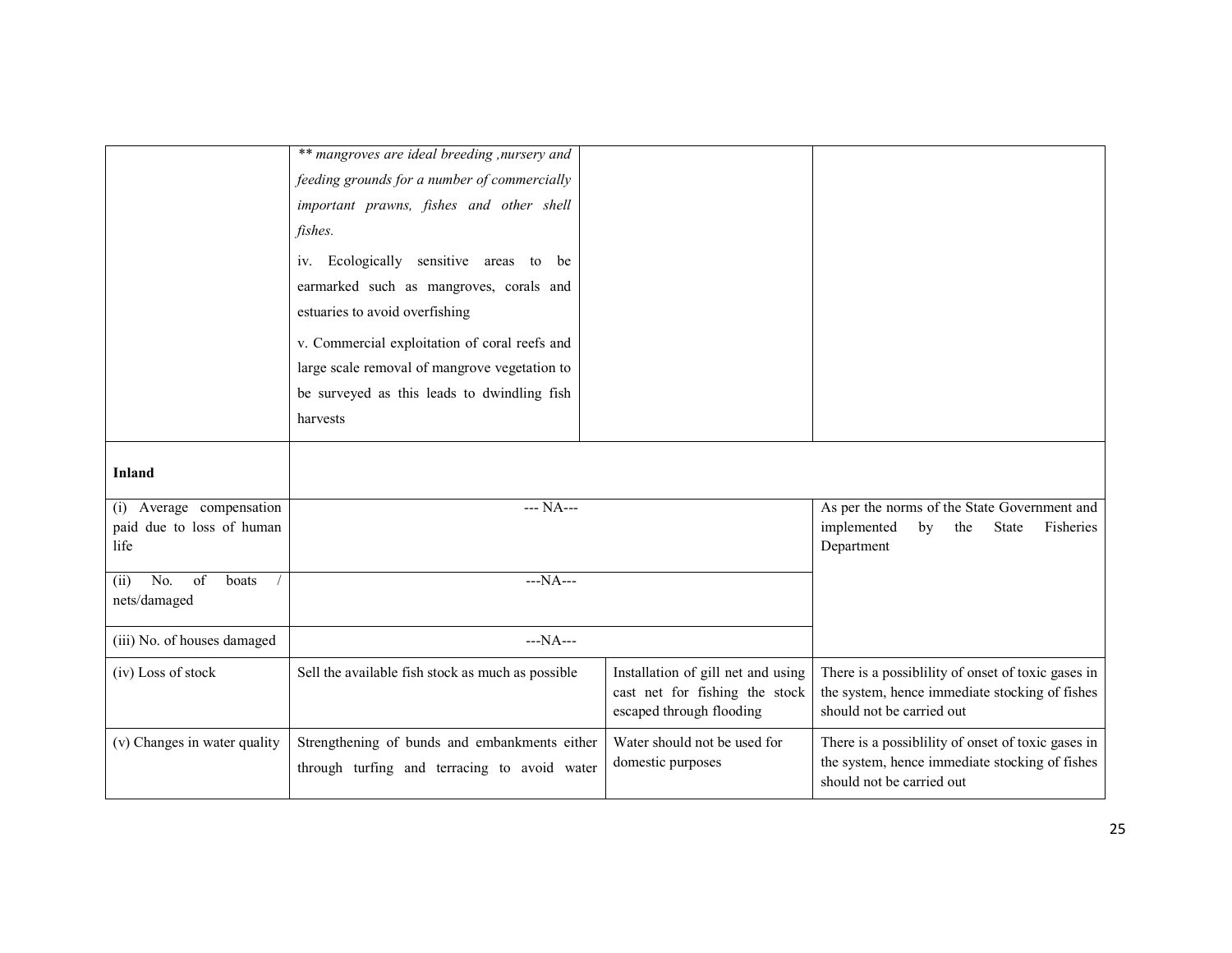|                                                        | overflow or entry of waters from outside.                                                                                                                      |                                           |                                                                                                                                                                                                                                                                                      |
|--------------------------------------------------------|----------------------------------------------------------------------------------------------------------------------------------------------------------------|-------------------------------------------|--------------------------------------------------------------------------------------------------------------------------------------------------------------------------------------------------------------------------------------------------------------------------------------|
| (vi) Health and diseases                               | Water quality management to be followed<br>thoroughly by weekly sampling to monitor water<br>quality parameters                                                |                                           | Ulcers and pox diseases in fishes will occur<br>hence the fish stock has to be discarded or<br>buried.                                                                                                                                                                               |
| <b>B.</b> Aquaculture/<br>Mariculture in ponds         | Before the event                                                                                                                                               | During the event                          | After the event                                                                                                                                                                                                                                                                      |
| (i) Inundation with flood<br>water                     | i. Avoid culture of fishes requiring longer duration<br>of culture.<br>ii. Initiating fish culture in advance in areas<br>frequently prone to flooding.        | Immediately harvest the stocked<br>fishes |                                                                                                                                                                                                                                                                                      |
| (ii) Water exchange and<br>changes in water quality    | i. Strengthening of bunds and embankments either<br>through turfing and terrracing                                                                             |                                           | Application of lime to stabilize pH.                                                                                                                                                                                                                                                 |
| (iii) Health and diseases                              | i. Water quality management to be followed<br>thoroughly by weekly sampling to monitor water<br>quality parameters                                             |                                           | Discard diseased stock and the following<br>measures to be practiced:<br>i. Drying up of confined water bodies<br>ii. Let pond bottom to sun dry by cracking of<br>soil to let out the release of obnoxious gases<br>and other pests<br>iii. Application of lime to balance soil pH. |
| (iv) Loss of stock and inputs<br>(feed, chemicals etc) | The stock (feed and medicines) have to be stored<br>separately in rooms designed for the purpose with<br>air circulation facilities and they have to be stored |                                           | Discard stock if affected by water as they will<br>lead to fungal borne infections in the fish<br>stock.                                                                                                                                                                             |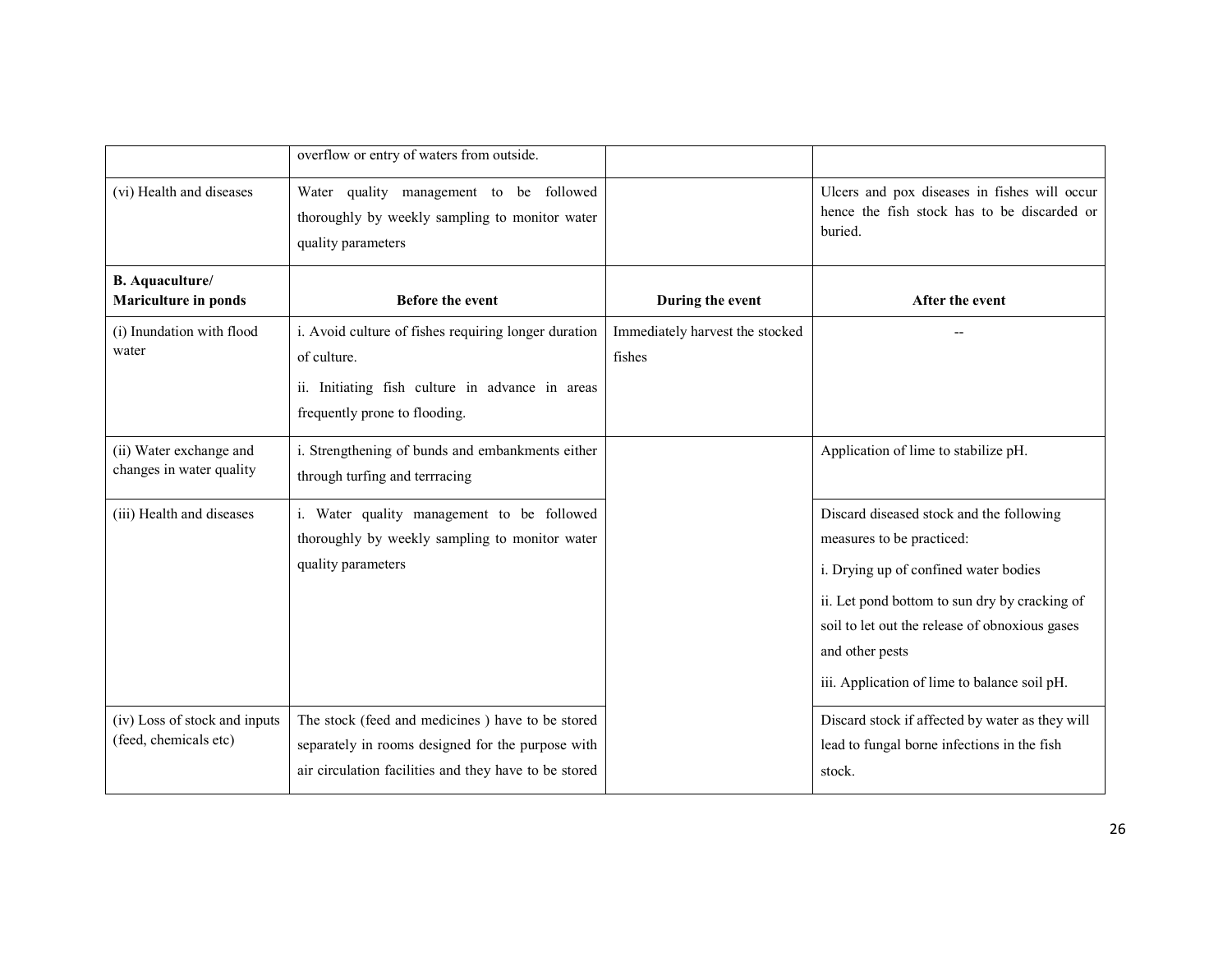|                                                                    | on raised platforms to avoid loss                                                                                                                                                                                            |                  |                                                |
|--------------------------------------------------------------------|------------------------------------------------------------------------------------------------------------------------------------------------------------------------------------------------------------------------------|------------------|------------------------------------------------|
| (v) Infrastructure damage                                          | i. Initiating fish culture in advance in<br>areas                                                                                                                                                                            |                  | As on date there has been no measure to give   |
| (pumps, aerators, huts etc)                                        | frequently prone to flooding to prevent damage to                                                                                                                                                                            |                  | subsidy to the inland fish farmers for loss of |
|                                                                    | the infrastructure                                                                                                                                                                                                           |                  | fish stock or infrastructure hence the farmers |
|                                                                    |                                                                                                                                                                                                                              |                  | are suffering a heavy loss.                    |
|                                                                    |                                                                                                                                                                                                                              |                  | Therefore suggestions can be made to the       |
|                                                                    |                                                                                                                                                                                                                              |                  | Government to assess the impact of damage      |
|                                                                    |                                                                                                                                                                                                                              |                  | and the rate of compensation can be decided    |
|                                                                    |                                                                                                                                                                                                                              |                  | by the officials                               |
| (vi) Any other                                                     | Compensation to practicing inland fish farmers may be contemplated in case of cyclone. The practicing inland/marine fish farmers<br>should register with the State Fisheries Department to avail the formulated compensation |                  |                                                |
| 3. Cyclone / Tsunami                                               | <b>Before the event</b>                                                                                                                                                                                                      | During the event | After the event                                |
| A. Capture                                                         |                                                                                                                                                                                                                              |                  |                                                |
| <b>Marine</b>                                                      |                                                                                                                                                                                                                              |                  |                                                |
| (i) Average compensation<br>paid due to loss of<br>fishermen lives | As per prevailing Government norms                                                                                                                                                                                           |                  |                                                |
| (ii) Avg. no. of boats $/$<br>nets/damaged                         | As per prevailing Government norms                                                                                                                                                                                           |                  |                                                |
| (iii) Avg. no. of houses<br>damaged                                | ** As per the existing government norms compensation is given to the fisherfolk whenever there is loss due to the impact of<br>cyclones/tsunami                                                                              |                  |                                                |
| Inland                                                             | Cyclone / Tsunami                                                                                                                                                                                                            |                  |                                                |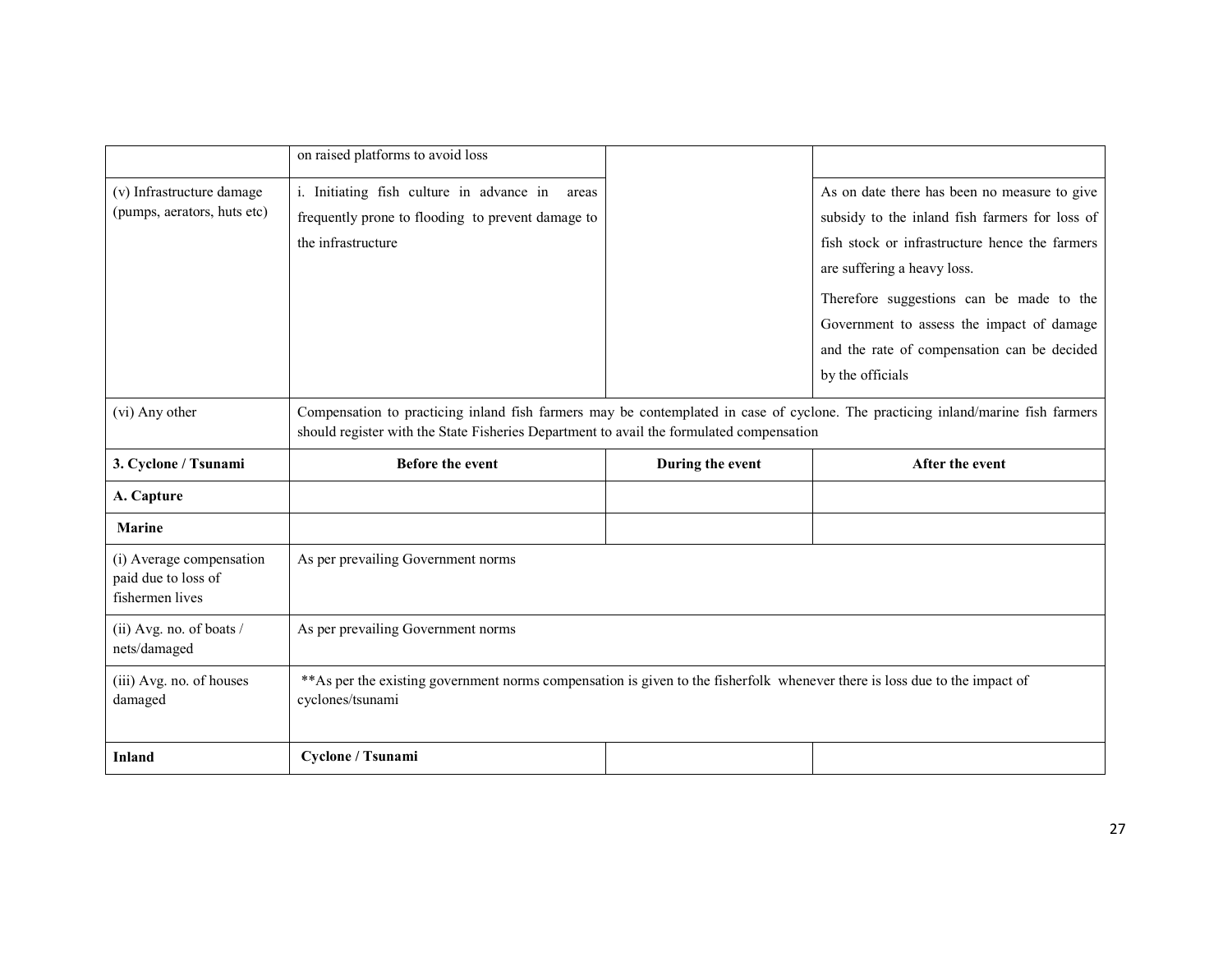| <b>B.</b> Aquaculture/<br><b>Mariculture</b>                             | <b>Before the event</b>                                                                                                                                                                                | During the event | After the event                                                                                                                                                                                                                                                                      |
|--------------------------------------------------------------------------|--------------------------------------------------------------------------------------------------------------------------------------------------------------------------------------------------------|------------------|--------------------------------------------------------------------------------------------------------------------------------------------------------------------------------------------------------------------------------------------------------------------------------------|
| (i) Overflow / flooding of<br>ponds                                      | i. Planting trees like casuarinas along coastal belt<br>to avoid coastal erosion and inundation of sea<br>waters.                                                                                      |                  |                                                                                                                                                                                                                                                                                      |
| (ii) Changes in water quality<br>(fresh water / brackish water<br>ratio) | i. Stocking fishes which can tolerate wide salinity<br>changes eg. Milkfish, pearl spot etc.                                                                                                           |                  | Application of lime to stabilize pH.                                                                                                                                                                                                                                                 |
| (iii) Health and diseases                                                | i. Water quality management to be followed<br>thoroughly by weekly sampling to monitor water<br>quality parameters                                                                                     |                  | Discard diseased stock and the following<br>measures to be practiced:<br>i. Drying up of confined water bodies<br>ii. Let pond bottom to sun dry by cracking of<br>soil to let out the release of obnoxious gases<br>and other pests<br>iii. Application of lime to balance soil pH. |
| (iv) Loss of stock and inputs<br>(feed, chemicals etc)                   | i. The stock (feed and medicines) have to be stored<br>separately in rooms designed for the purpose with<br>air circulation facilities and they have to be stored<br>on raised platforms to avoid loss |                  | Discard stock if affected by water as they will<br>lead to fungal borne infections in the fish<br>stock.                                                                                                                                                                             |
| (v) Infrastructure damage<br>(pumps, aerators,<br>shelters/huts etc)     | Initiating fish culture in advance in areas<br>frequently prone to flooding to prevent damage to<br>the infrastructure                                                                                 |                  |                                                                                                                                                                                                                                                                                      |